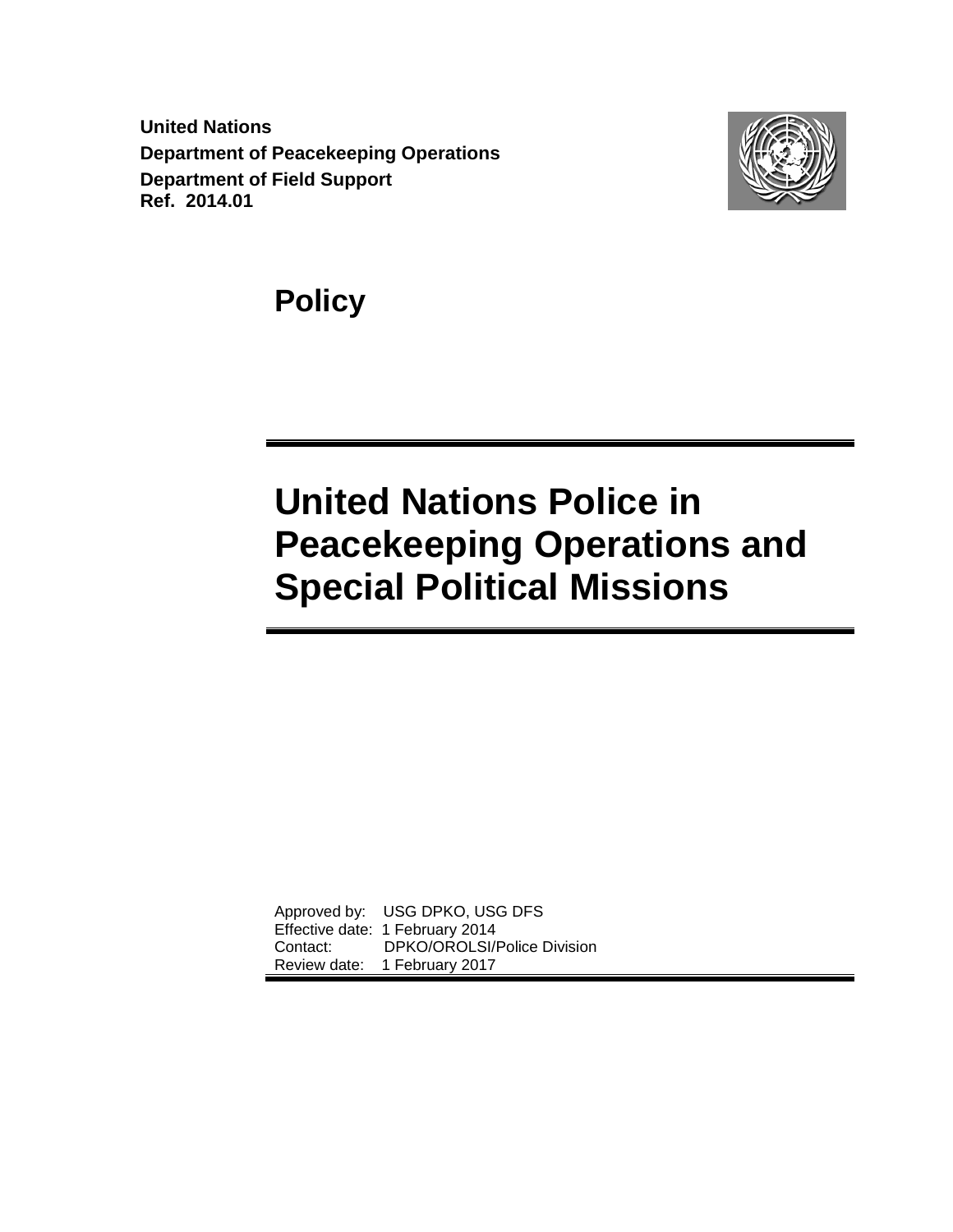| Contents: A. Purpose         |  |
|------------------------------|--|
| <b>B.</b> Scope              |  |
| C. Rationale                 |  |
| D. Policy                    |  |
| E. Terms and definitions     |  |
| <b>F.</b> References         |  |
| G. Monitoring and compliance |  |
| H. Contact                   |  |
| <b>History</b><br>ı.         |  |
|                              |  |

# **ANNEXURES**

1. Non-exhaustive list of typical subsidiary functions to be undertaken by a police peacekeeping operation

# **A. PURPOSE**

- 1. This Department of Peacekeeping Operations (DPKO) and Department of Field Support (DFS) Policy on United Nations Police in Peacekeeping Operations and Special Political Missions (hereafter referred to as 'the Policy') spells out the core functions of United Nations police peacekeeping and the fundamental principles guiding its activities.
- 2. The Policy is designed to assist police components in furthering the rule of law and the provision of public safety and ensuring the safety and security of police officers deployed by the United Nations. A clearer understanding of what United Nations police peacekeeping entails will allow United Nations police to be more professional in how they design the police components in order to fulfil mandates of missions, how they recruit and train, and how they implement police assignments in international peacekeeping operations and special political missions.
- 3. By defining core functions and fundamental principles, the Policy shall serve to guide assessment and planning processes and inform other mission components as to how United Nations police are to approach the implementation of their mandated tasks. In the same way, the Policy shall inform Member States on the core responsibilities of the police officers and units they contribute to United Nations peacekeeping operations and special political missions.

# **B. SCOPE**

4. The Policy shall be the umbrella for a hierarchy of guidance materials, give greater cohesion to the growing guidance catalogue and provide the context for future guidance development.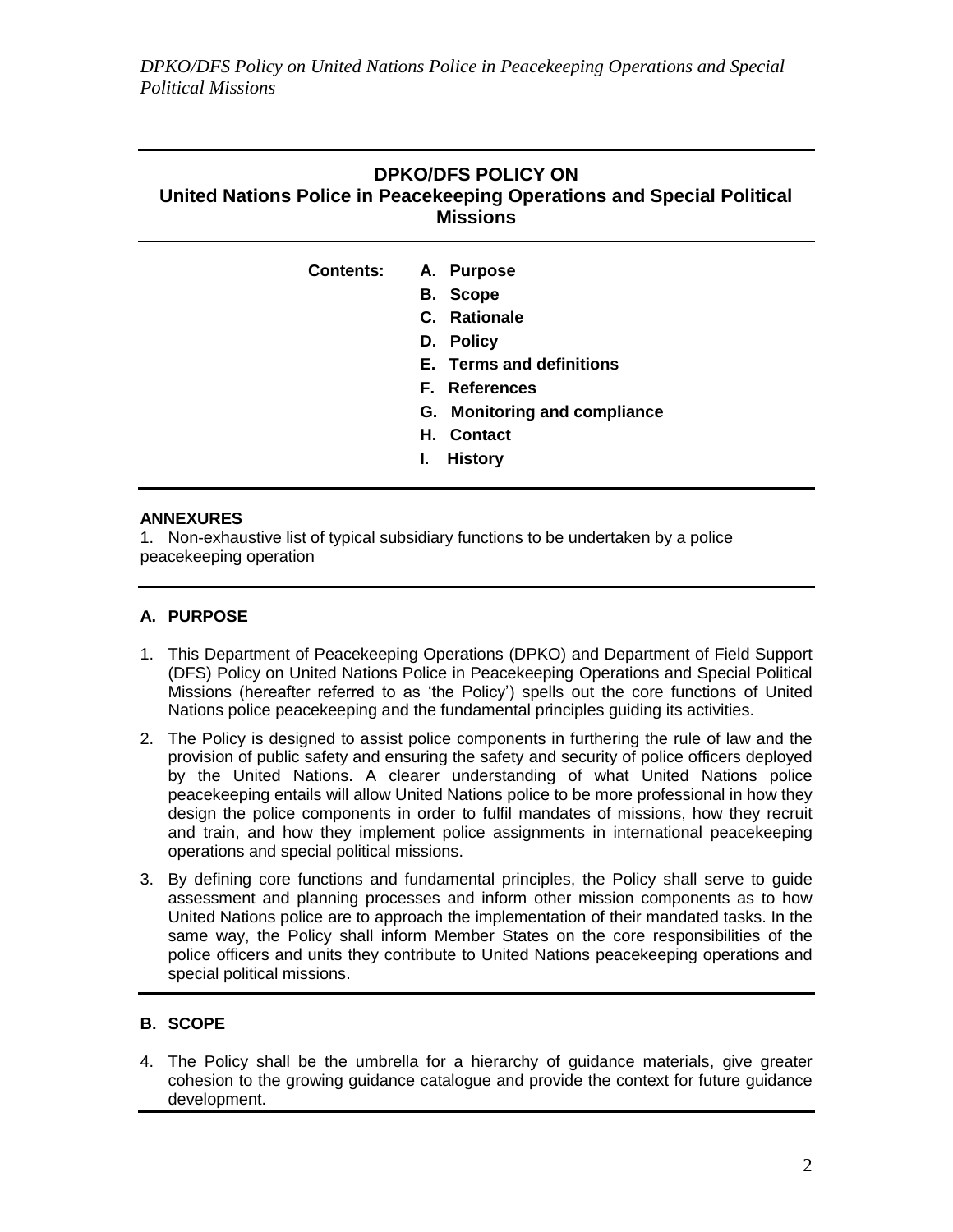5. This framework policy shall apply to all staff of the United Nations police components in missions led by DPKO, as well as in special political missions (SPMs) led by the Department of Political Affairs (DPA). It shall also apply in potential future roles as mission environments and needs evolve, e.g. deployments in the context of the Global Focal Point for the Police, Justice and Corrections Areas in the Rule of Law in Postconflict and other Crisis Situations (GFP).

# **C. RATIONALE**

- 6. United Nations police peacekeeping has expanded dramatically in scale and scope. Not only has it been the fastest-growing component within United Nations peacekeeping operations, its activities have become increasingly wide-ranging and complex. This expansion was not the result of a strategic assessment or decision to take on certain roles and reject others. United Nations police peacekeeping has moved swiftly from a relatively passive role of monitoring individual host State police officers to supporting the reform and restructuring of whole police organisations. In a few exceptional cases, police mandates have involved substituting for inadequate or otherwise absent host State policing and other law enforcement capacity and shouldering the entire burden of maintaining law and order, whilst establishing host State police. This has been accompanied by calls for greater integration of the wider rule of law and security sector reform which shape the environments in which the United Nations police strive to fulfil their own mandates. Not least, a conceptual framework is essential for any police component if it is to play its part in an integrated approach to conflict prevention and sustainable peacebuilding.
- 7. The Brahimi Report called for a doctrinal shift towards viewing United Nations police in a wider context of rule of law and for the need to fully integrate the rule of law and human rights into their activities. This was later reiterated in United Nations Secretary-General Reports on rule of law (2004) and on security sector reform (2008 and 2013) as well as in the Secretary-General Decision on Human Rights in Integrated Missions (2005) and Guidance Note on United Nations Approach to Rule of Law Assistance (2008). Other themes that all documents highlight and that remain key considerations for United Nations police today are the national responsibility and ownership of Member States of their own security and justice; the need for integrated and coordinated approaches and partnerships taking into account country and political contexts; the need for better guidance to field missions; and the need to strengthen capacity and quality of personnel. Most recently, these were echoed in DPKO's New Horizon paper (2009).<sup>1</sup>
- 8. Further, a report by the Office of Internal Oversight Services (OIOS) on the management of United Nations police operations issued in 2008 highlighted the urgent need for DPKO to prepare a '*comprehensive police doctrine to govern all aspects of United Nations police operations*'. 2

<sup>&</sup>lt;sup>1</sup> Report of the Panel on United Nations Peace Operations ("Brahimi Report"), A/55/305-S/2000/809, 21 August 2000, The rule of law and transitional justice in conflict and post-conflict societies, Report of the Secretary-General, S/2004/616, 23 August 2004, Securing peace and development: the role of the United Nations in supporting security sector reform, Report of the Secretary-General, A/62/659-S/2008/39, 23 January 2008, and A New Partnership Agenda: Charting a New Horizon for UN Peacekeeping ("New Horizon").

<sup>2</sup> Audit Report of the Office of Internal Oversight Services on *Assignment no. AP2007/600/01 – Management of UN Police Operations* dated 26 August 2008.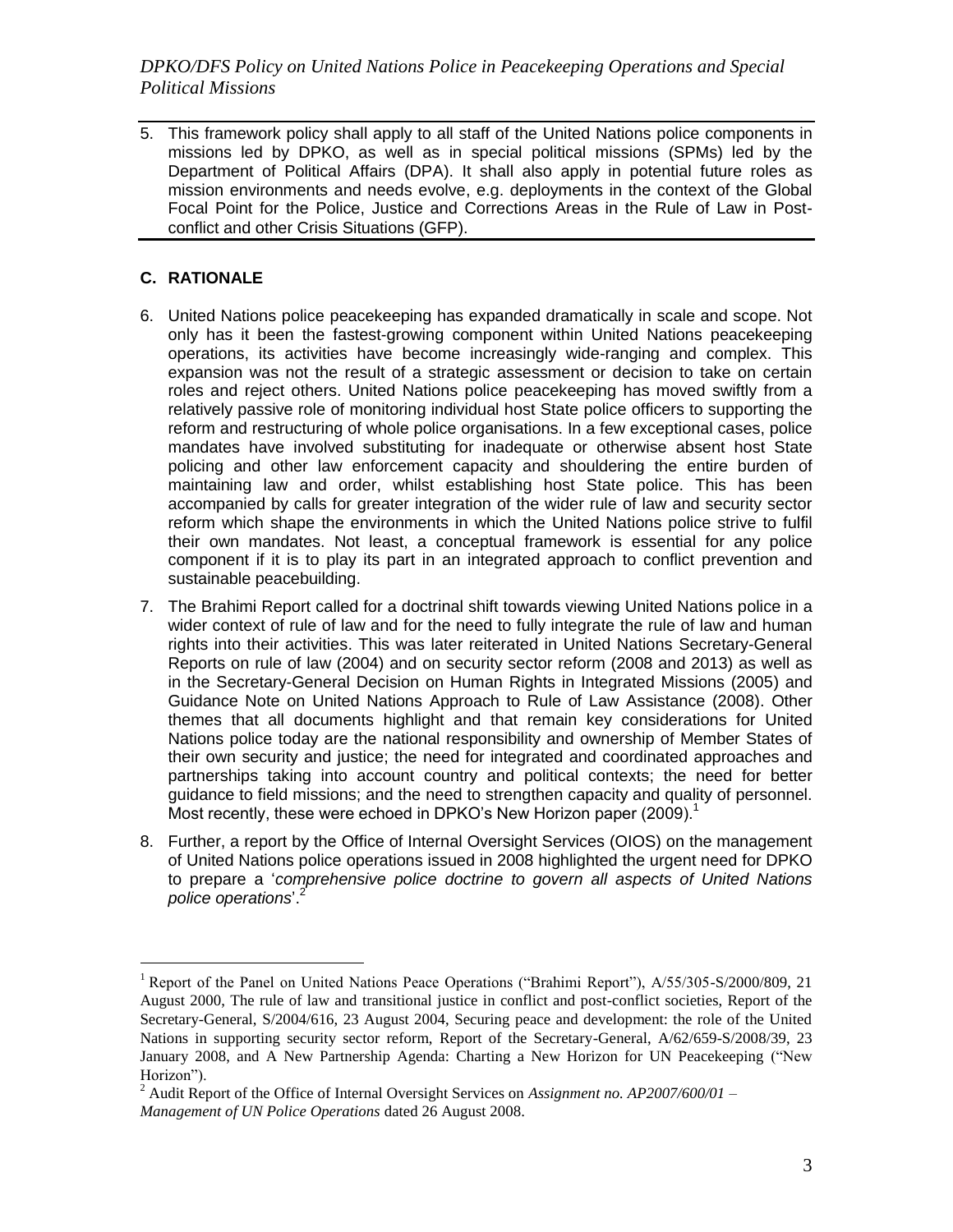- 9. The Secretary-General's Decision No. 2012/13 on Rule of Law Arrangements has the potential to significantly expand the scope of United Nations police activities. Potential engagements could now involve post-conflict and other crisis situations in response to requests by Member States communicated through the United Nations senior official incountry. These new potential tasks call for a greater understanding of the United Nations approach to policing and its fundamental principles.
- 10. The main rationale behind developing a cohesive strategic guidance framework is to enhance the effectiveness of United Nations police peacekeeping through more consistent, harmonised approaches to the provision of public safety, police development and support to host State police services and through a more sophisticated recruitment of staff with the necessary specialised skills and experience. These objectives reflect some of the most persistent challenges that United Nations police peacekeeping has struggled with in the past 50 years, but especially in the last 20 years, including capacity shortfalls, lack of continuity and a resulting inability to fully deliver on mandated tasks.
- 11. The demand for an overarching strategic framework is based on the realization that United Nations police peacekeeping differs fundamentally from domestic policing. The difference derives from the context of deployment; that is, a post-conflict situation and fragile environment often characterised by widespread human rights violations, in which authority, power and rules for social interaction are fluid. In most countries, officers can take a number of conditions for granted in their domestic policing role: that they have the authority to enforce the law; that they represent the legitimate authority of a state and a clear set of laws; that they understand the culture and speak the language of the communities they serve; and that their police colleagues' training and service are similar to their own. United Nations police cannot presume any of these and instead frequently work in unfamiliar environments and navigate among the policing approaches of colleagues from many different countries and agencies.
- 12. For these reasons, United Nations police peacekeeping requires a founding document that outlines key parameters. Earlier documents that fulfilled a comparable function were the United Nations Civilian Police Principles and Guidelines (2000), the Handbook on Policing in United Nations Peacekeeping Operations (2005) and the United Nations Criminal Justice Standards for United Nations Police (2009). Since then, significant changes have taken place with the establishment of the Office of Rule of Law and Security Institutions (OROLSI), the creation of the Police Division's Standing Police Capacity (SPC) in 2007, the inauguration of the GFP arrangement (2012), and the emergence of policing roles in special political missions, in addition to the overall expansion of police peacekeeping in the field.
- 13. This framework policy and subsequent guidance materials will be reflected in relevant training curricula and operational readiness standards for international deployment that promote the implementation of the framework.

# **D. POLICY**

 $\overline{a}$ 

### **D1. United Nations approach to policing**

14. Policing refers to a function of governance responsible for the prevention, detection and investigation of crime; protection of persons and property; and the maintenance of public order and safety. Police and law enforcement officials<sup>3</sup> have the obligation to respect and

 $3$  Includes police, gendarmerie, customs, immigration and border services, as well as related oversight bodies, such as ministries of the interior or justice.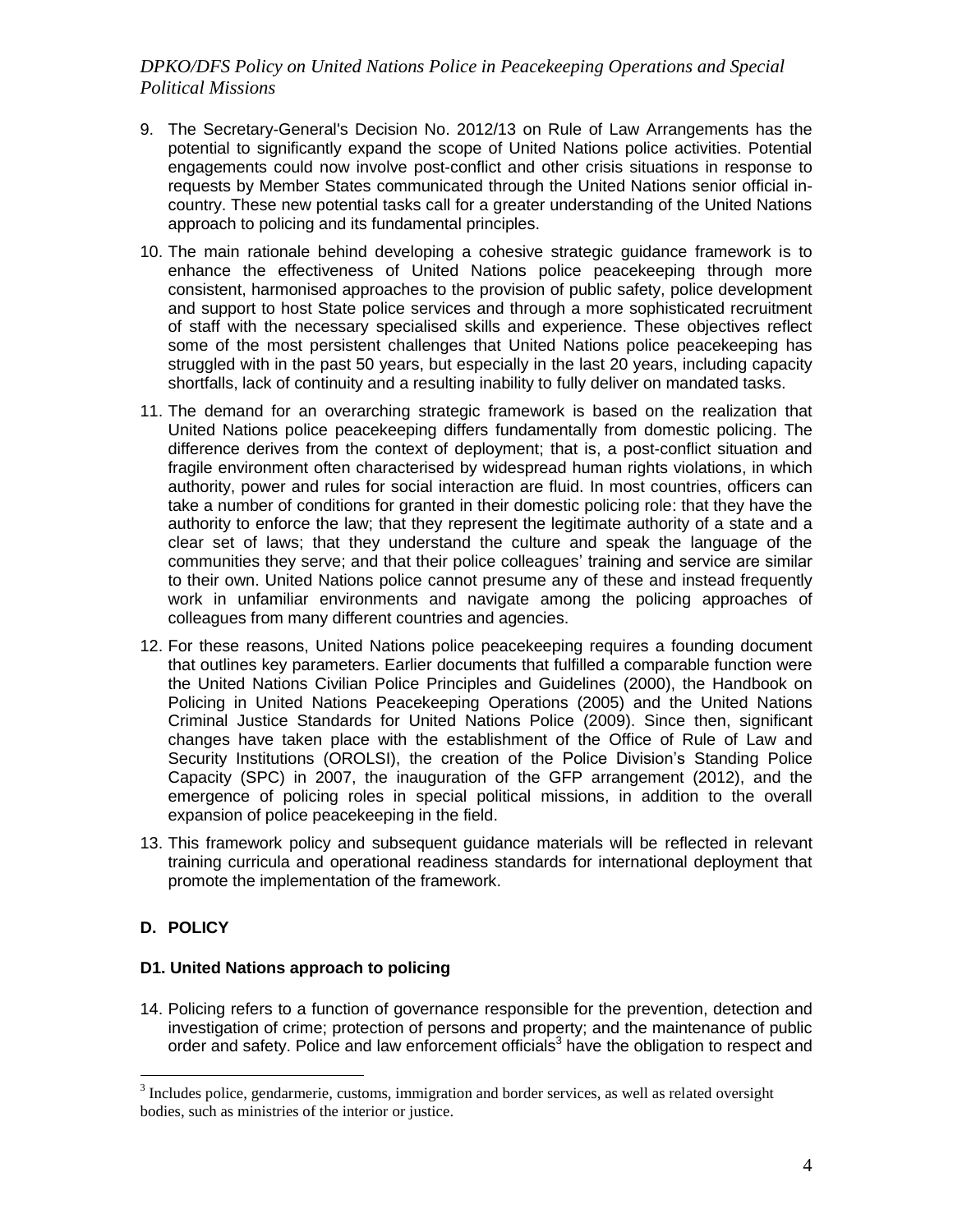protect human rights, including the right to life, liberty and security of the person, as guaranteed in the Universal Declaration of Human Rights and reaffirmed in the International Covenant on Civil and Political Rights and other relevant instruments.<sup>4</sup> Pursuant to the UN Code of Conduct for Law Enforcement Officials, police and other law enforcement officials are required, at all times, to fulfil the duty imposed upon them by law, by serving the community and by protecting all persons against illegal acts, consistent with the high degree of responsibility required by their profession.<sup>5</sup>

- 15. For the United Nations, the function of domestic policing must be entrusted to civil servants who are members of police or other law enforcement agencies of a national, regional or local government, within a legal framework that is based on the rule of law.<sup>6</sup>
- 16. In accordance with United Nations standards, every police or other law enforcement agency should be representative of and responsive and accountable to the community it serves.<sup>7</sup>
- 17. Representative policing aims to ensure that the human rights of all people, without distinction of any kind such as race, colour, sex, language, religion, political or other opinion, national or social origin, property, birth or other status, are protected, promoted and respected and that police personnel sufficiently reflect the community they serve. Fair and non-discriminatory recruitment and retention policies are expected to encourage, among other goals, an adequate participation of women and minority groups.
- 18. Responsive policing ensures that police respond to existing and emerging public needs and expectations, especially in preventing and detecting crime and maintaining public order and safety. Policing objectives are informed by the public safety concerns of the communities they serve and are attained lawfully, efficiently and effectively and in accordance with international norms and standards in crime prevention, criminal justice and human rights law.
- 19. Accountable policing means that police are accountable to the law, as are all individuals and institutions in States; that police are answerable to the public through the democratic and political institutions of the state, as well as through civilian democratic oversight bodies and mechanisms to improve community-police relations; that police are accountable for the way they use the resources allocated to them and that effective mechanisms are established for accountability over police conduct, including any allegations or established human rights violations committed by the police.

#### **D2. Mission statement**

<sup>4</sup> *Basic Principles on the Use of Force and Firearms by Law Enforcement Officials (Eighth United Nations Congress on the Prevention of Crime and the Treatment of Offenders, welcomed by General Assembly resolution 45/121 of 18 December 1990)*.

*<sup>5</sup> Code of Conduct for Law Enforcement Officials (General Assembly resolution 34/169), Article 1.*

<sup>&</sup>lt;sup>6</sup> "For the United Nations, the rule of law refers to a principle of governance in which all persons, *institutions and entities, public and private, including the State itself, are accountable to laws that are publicly promulgated, equally enforced and independently adjudicated, and which are consistent with international human rights norms and standards. It requires, as well, measures to ensure adherence to the principles of supremacy of law, equality before the law, accountability to the law, fairness in the application of the law, separation of powers, participation in decision-making, legal certainty, avoidance of arbitrariness and procedural and legal transparency*." Report of the Secretary-General on the Rule of Law and Transitional Justice in Conflict and Post-Conflict Societies (S/2004/616).

<sup>7</sup> *General Assembly resolution 34/169 of 17 December 1979*.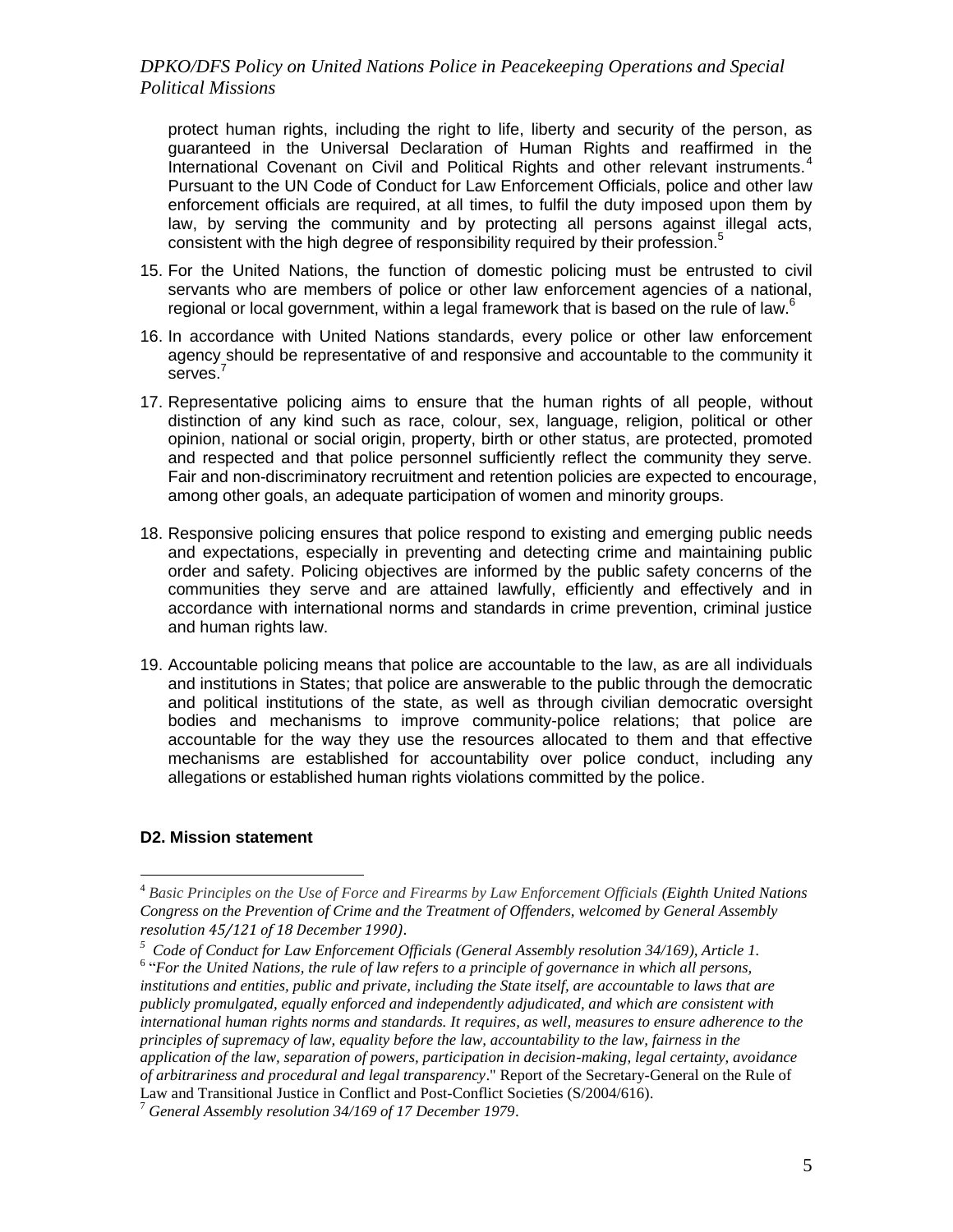- 20. The mission of the United Nations police is to enhance international peace and security by supporting Member States in conflict, post-conflict and other crisis situations in their quest to realize the ideal of an effective, efficient, representative, responsive and accountable police service of the highest professional standard possible. To this end, the United Nations police build or, in peacekeeping operations with an executive mandate, substitute for host State police capacity to prevent and detect crime, protect life and property, and maintain public order and safety.
- 21. A United Nations police officer must reflect the values of integrity, professionalism and respect for diversity of the United Nations in both his/her professional as well as their personal life and perform his/her duties diligently, impartially and with dignity, in a way that upholds and advances human rights norms, standards and practices.

#### **D3. Composition of United Nations police**

- 22. The United Nations police consists of police components deployed as part of a peace operation as well as headquarters staff in the United Nations Police Division. United Nations police components consist of individual police officers (IPOs), both contracted and seconded, specialised police teams (SPTs), and formed police units (FPUs)<sup>8</sup>, who all serve as "experts on mission". United Nations police components are led by a Head of Police Component (HOPC): ordinarily a Police Commissioner in peacekeeping operations and a Senior Police Adviser in special political missions.
- 23. The Police Adviser to the Department of Peacekeeping Operations and Director of the Police Division, supported by headquarters staff in the United Nations Police Division (including the Standing Police Capacity), is responsible for providing advice and support on all policing issues to the Department of Peacekeeping Operations and the Department of Field Support and to heads of police components of operations led by the Department of Peacekeeping Operations and missions led by the Department of Political Affairs with police advisory functions. She/he also provides strategic direction and oversight of policing issues in all United Nations peacekeeping operations and special political missions.

#### **D4. Comparative advantages**

- 24. Understanding the added value of United Nations police in peacekeeping operations and special political missions and their critical role is essential to gauging which tasks should be assigned to United Nations police. This is also critical in order to prioritise and sequence activities when time or resources are limited.
- 25. At the same time, a realistic assessment of preconditions necessary for effective delivery on mandated tasks is critical in order to either exclude activities that United Nations police will have difficulty undertaking successfully or to signal the need for additional resources.
- 26. Perhaps the greatest comparative advantage of United Nations policing is that it provides international legitimacy to police development efforts. Through their independence,

<sup>&</sup>lt;sup>8</sup> For more details on the composition, core tasks and standards of FPUs, see DPKO/DFS Policy (revised) on Formed Police Units in United Nations Peacekeeping Operations (01 March 2010).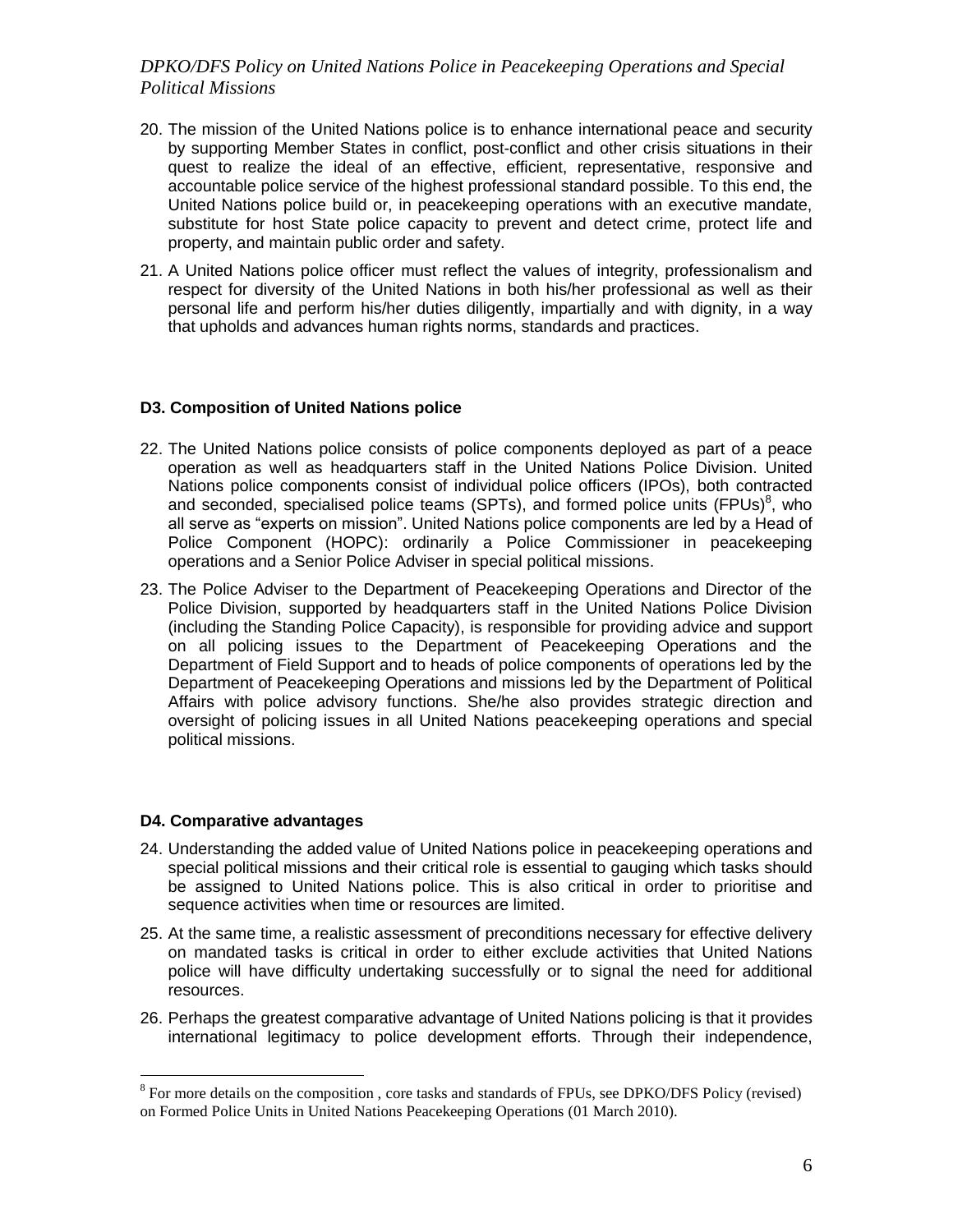impartiality, commitment to United Nations values and compliance with international human rights, United Nations police help create strong positive expectations of host State police, foster popular confidence in the police, and engender legitimacy in the eyes of local populations. In order to do this, United Nations police must act in accordance with the highest international standards and be held accountable for any misconduct. The multinational nature of United Nations policing indicates that it represents the world community of states rather than the interests of any one nation. While this wealth of experience enriches United Nations police components, it has also been a persistent challenge for the cohesion and continuity of effort, especially in relation to translating standards, rules, and good practice into coherent action through profound and systematic pre- and in-mission training.

- 27. United Nations police also benefit from being part of a wider mission. It gives the United Nations police access to political leverage and complementary expertise in other mission components, such as civil affairs, human rights and military peacekeeping elements. In recent years, the fact that United Nations police make up a part of a wider security system or justice reform effort has also been an advantage, in that a mission has been able to approach the rule of law in a more coordinated and comprehensive manner. The GFP arrangement is expected to further enhance the coherence and coordination in the delivery of the criminal justice sector assistance.
- 28. United Nations police, compared to other rule of law components and other agencies, funds and programmes, can cohesively deploy in significant numbers. Moreover, with the establishment of the Police Division's Standing Police Capacity (SPC), the United Nations police have an enhanced capacity for rapid deployment. While United Nations police components may still not be completely staffed at an early stage of the mission start-up, their headquarters and initial operational capacities can be quickly established.
- 29. Depending on the size and configuration of a United Nations police component, the United Nations police can also offer confidence and reassurance by their presence and patrolling, on their own and jointly with host State police. In this way, the United Nations police can expand the geographical reach of missions and create enabling environments for the work of other mission components. By instilling a sense of security, the United Nations police can contribute to creating an environment for the host State to begin reasserting its sovereign authority and re-establishing ties to local communities. Similarly, United Nations police can provide logistical support that extends the geographical reach of host State police services, for example, in the areas of transport and communications, and further strengthens community confidence and security.

### **D5. Fundamental principles**

- 30. The delineation of core United Nations police functions in peacekeeping operations and special political missions and the identification of operational tasks shall be guided by the following fundamental principles.
- 31. *United Nations police shall promote, protect and respect human rights***.** Promotion, protection and respect for human rights must be incorporated into every aspect of the work of United Nations police as per the joint OHCHR-DPKO-DPA-DFS Policy on Human Rights in United Nations Peace Operations and Political Missions (2011). Not only shall the United Nations police officers promote, protect and respect human rights in the exercise of their duties but they must also be role models to their host State counterparts and be prepared to raise issues of human rights if confronted with violations.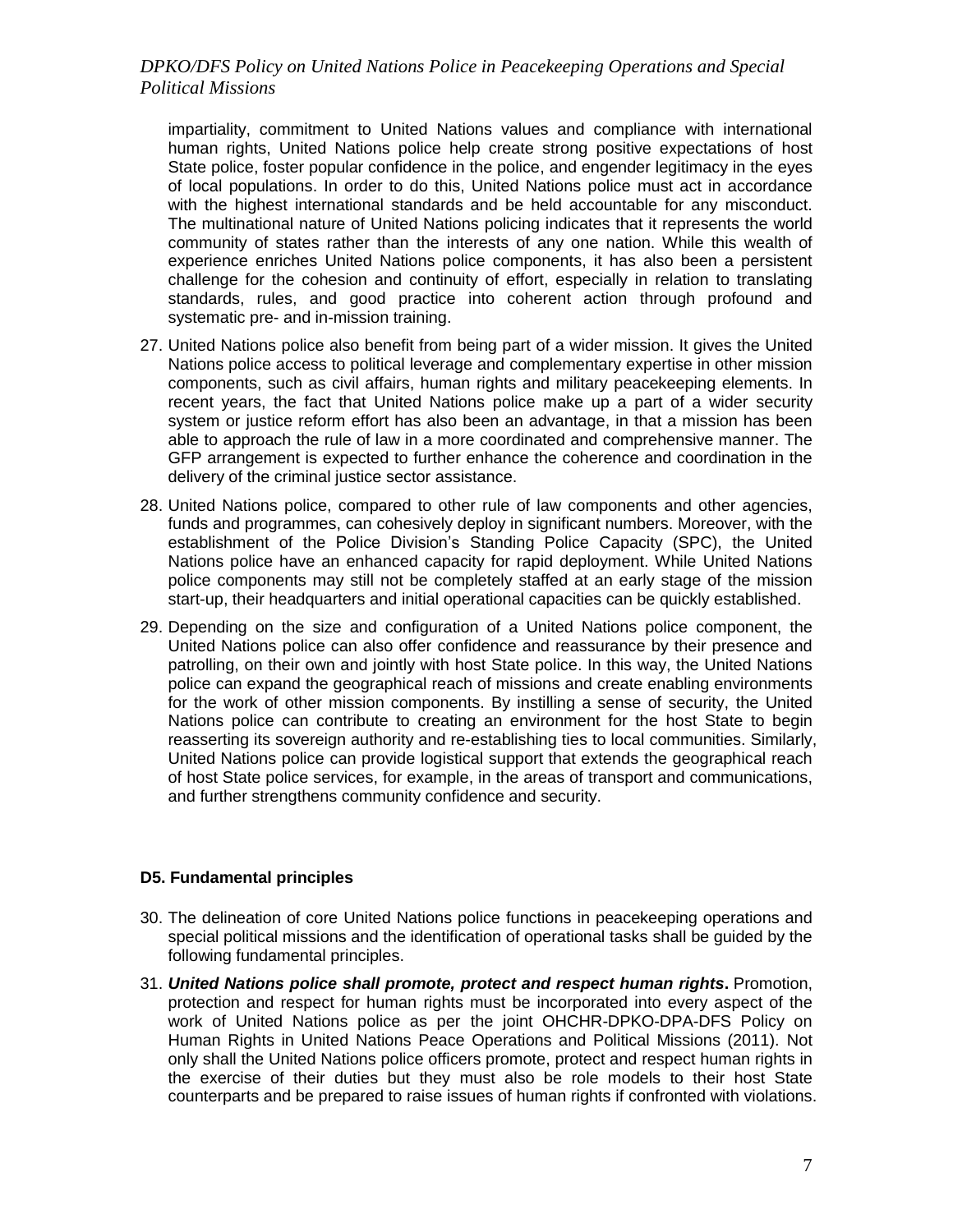They must always behave in a principled and accountable manner in accordance with the international human rights standards. United Nations police must fully adhere to and enforce the Secretary-General's zero-tolerance policy on Sexual Exploitation and Abuse  $(SEA)^9$ . These standards must also be incorporated into how, and on what basis, United Nations police provide advice to host State police, shall be central to evaluations of United Nations police's effectiveness in support to host State police and other law enforcement agencies and shall be included in the competencies required for the selection of United Nations police personnel. The United Nations shall neither select nor deploy any individual who has been involved in violations of international human rights or humanitarian law.

- 32. *United Nations police shall provide support that is gender-responsive and pays particular attention to the needs of vulnerable groups.* United Nations police shall pay special attention to gender and other group-specific considerations, especially those of vulnerable and marginalised groups (e.g. children, national or ethnic, religious and linguistic minorities, or displaced populations), when defining and implementing support activities and when identifying security needs. United Nations police shall incorporate gender considerations into key aspects of United Nations police operations such as planning, management, budgeting and capacity development programmes. It shall promote non-discriminatory and adequate representation of qualified women in host State police and work to ensure that women in the host State police are provided equal capacity and career development opportunities. United Nations Police shall prioritize supporting the host State in the prevention, investigation and prosecution of sexual and gender-based violence (SGBV), prevent any and all forms of sexual exploitation and abuse and supporting the specific needs and protection of victims and survivors of SGBV.
- 33. *United Nations police shall oppose corruption in all its forms.* United Nations police shall not engage or assist in any act, or attempted act, of corruption. They shall also vigorously oppose and combat all such acts or attempted acts. If a United Nations police officer develops a reasonable suspicion that acts or attempted acts of corruption have occurred or may occur – either involving United Nations personnel or contractors, or the host State police or other law enforcement or governmental agencies – she/he shall immediately report to the suspicions to her/his supervisor in the mission. She/he may also report possible misconduct to the 24-hour confidential hotline operated by the Investigations Division within the United Nation Office of Internal Oversight (OIOS) and/or the confidential helpline of the United Nations Ethics Office.<sup>10</sup>
- 34. *United Nations police shall make every effort to operate in an environmentally conscious manner.* United Nations police shall minimise its environmental impacts in its deployment areas to ensure good relations with the local community as well as the United Nations' reputation. For instance, in water-scarce areas, attention shall be paid to using water in accordance with local needs so that the United Nations is not perceived as a potential resource competitor. Waste and wastewater management as per the United Nations standards shall be implemented. United Nations police officers shall adopt an appropriate behaviour around cultural, religious and historical sites of importance to the host State population.

<sup>&</sup>lt;sup>9</sup> In accordance with the principles of the UN GA resolution on "Criminal accountability of United Nations" officials and experts on mission."

<sup>10</sup> OIOS Hotline: +1-212-963-1111/ +254-20-762-1222/ +43-1-26060-5050; Ethics Office Helpline: +1- 917-367-9858.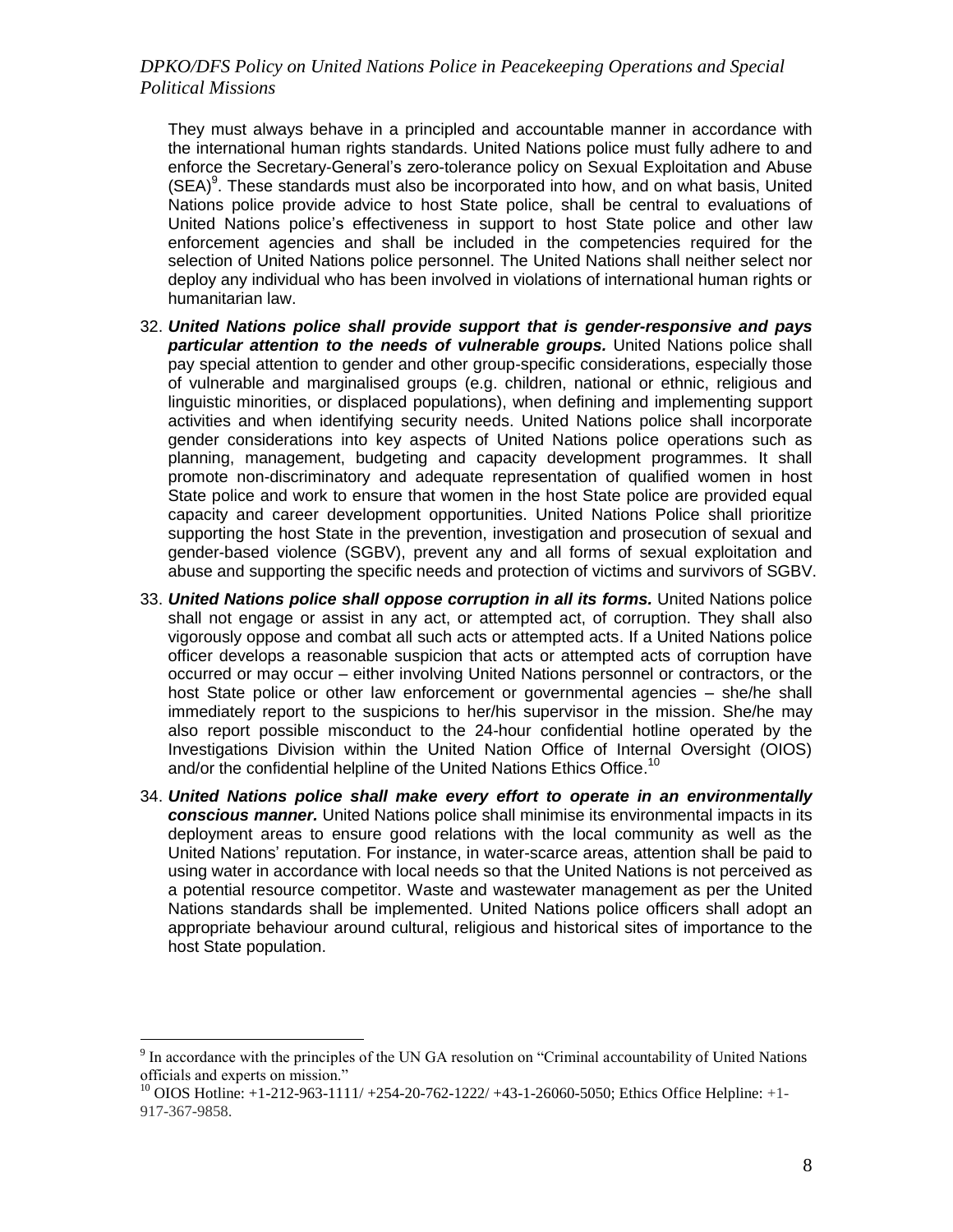- 35. *United Nations police shall always conduct a thorough and standardised assessment<sup>11</sup> of the host State situation as a basis for mandate implementation.* Planning implementation of mission mandates and the choice of relevant core functions and operational activities shall in every circumstance be based on an assessment of existing host State capacities and resources, including their absorption capacity; current and future security; policing and protection needs; relevant stakeholders (including nonstate); the human rights record of the host State police; political context; and a strong understanding of the extent to which the population trusts the host State police as a legitimate entity of the state. The ability of United Nations police to work effectively in such delicate situations is dependent on their understanding of the cultural, social and political contexts of the mission.
- 36. *In the planning process, United Nations police shall engage with partners in the United Nations system and Member States in an effort to assist in making mandates as clear, credible and achievable as possible.<sup>12</sup> United Nations police shall* provide the Security Council with a realistic assessment of existing capacities and resources as well as on – sustainable and culturally appropriate – good practice in an effort to ensure clear, credible and achievable mandates. United Nations police shall work with Member States to secure the necessary human, financial and logistical resources. In an effort to arrive at a common understanding of what this entails in a given mission, United Nations police shall closely cooperate and consult other parts of the United Nations Secretariat, Member States and other partners as required under the Policy on Integrated Assessment and Planning.
- 37. *United Nations police core functions shall be implemented within a wider rule of law and security sector reform context***.** United Nations police have been an established component of peacekeeping operations since 1960. For the last 10 to 15 years, the importance of police has been linked to the other components of the security and justice system, as well as their oversight and governance bodies. Experience has shown that police development may have limited or even counter-productive effects, i.e. increased prison overcrowding, unless coupled with strengthening and reform work in other parts of the criminal justice chain, with civil society engagement and wider efforts to solidify the rule of law.<sup>13</sup>
- 38. *United Nations police shall make every effort to identify and recruit the specialised capacities to fulfil mandates.* United Nations police components can only deliver specialised assistance or advice if specialised personnel, police officers or other experts can be recruited and assigned to commensurate tasks. This is especially true when it comes to police capacity-building and development, which require, among others, expertise on: budgets/procurement, administration, change and reform management, legal affairs or resource mobilisation. Support shall also be sought from other (nonpolice) civilian experts in relevant areas. Proficiency in a mission area language(s) shall be an important consideration in the selection, recruitment and deployment of the United Nations police.
- 39. *United Nations police shall ensure that planned support to capacity development is demand-driven and appropriate in relation to host State needs.* As host State

 $11$  In conducting assessments, monitoring and evaluation, United Nations police may take advantage of UNODC's Criminal Justice Assessment Toolkit (2006), OECD's DAC Handbook on Security System Reform (SSR): Supporting. Security and Justice (2007) and United Nations Rule of Law Indicators (2011). <sup>12</sup> The phrase "clear, credible and achievable mandates" originated in the Brahimi Report.

<sup>&</sup>lt;sup>13</sup> Good or bad? Examples such as Haiti, Kosovo or Bosnia-Herzegovina abound, but this is also stressed in *'The rule of law and transitional justice in conflict and post-conflict societies'*, Report of the Secretary-General, S/2004/616 (23 August 2004).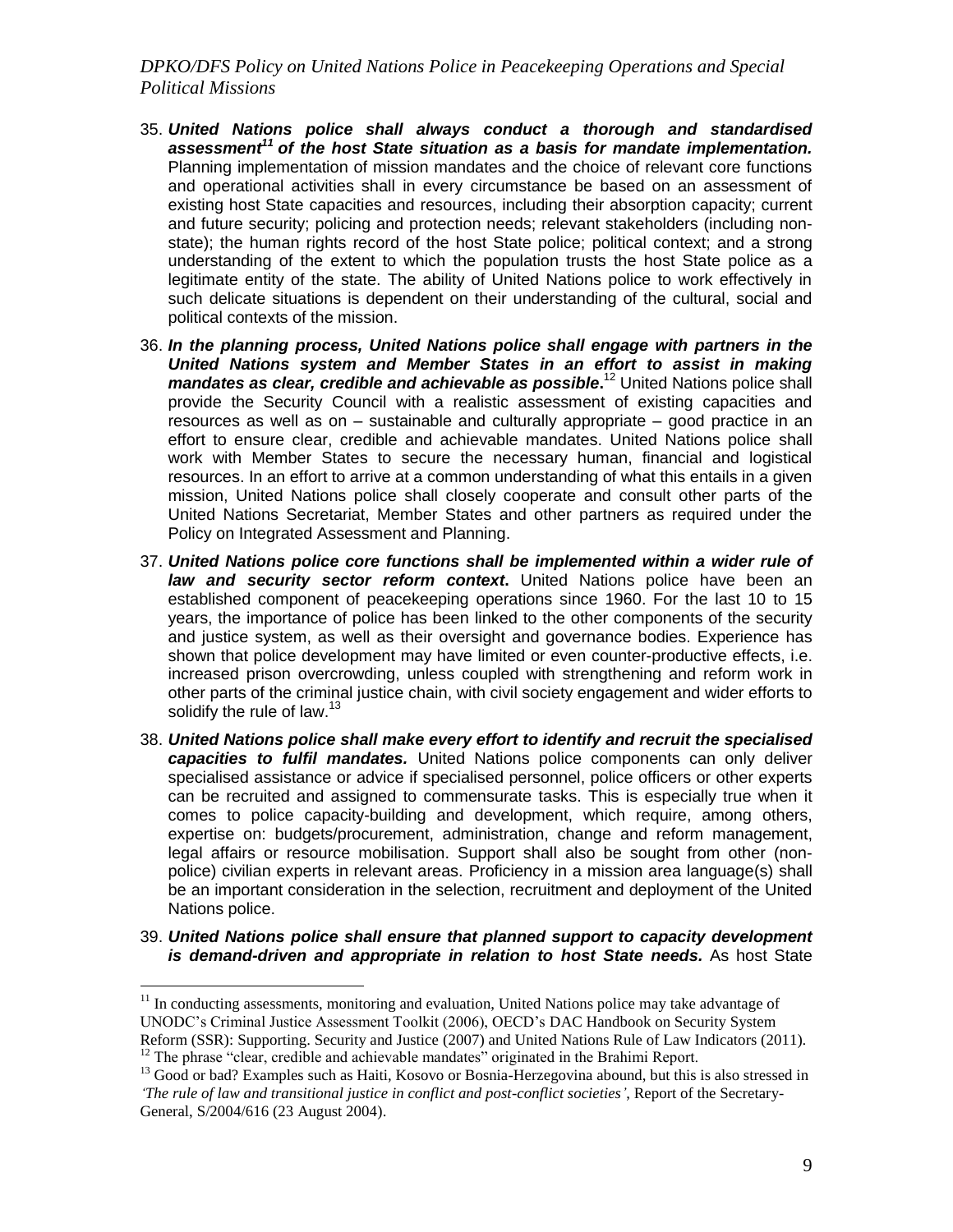police and other law enforcement agencies can be functional to varying degrees and in varying ways, the capacity that is being established or developed shall be in line with the needs and existing host State police service structures and related institutional arrangements rather than determined by what can be supplied through international assistance. United Nations Police shall not replicate external policing structures and components, such as formed police units, without regard to their actual suitability in host State circumstances.

- 40. *United Nations police shall recognise the political context of their work.* Reestablishing or restoring policing and other law enforcement is fundamentally political, as it involves shifting power and access over key institutions of the state. Control over police enhances power and influence, for those both outside and within the police organisation. This can limit United Nations police reform efforts and affect how United Nations police approach the implementation of mandated tasks. But this also underlines how United Nations police benefit from close collaboration with other mission components, such as civil and political affairs or human rights, notably through joint strategies and advocacy to rally national support over police reform processes. Thus, heads of police components shall advise the senior leadership on political requirements, and receive political guidance and necessary support in order to implement their mandates fully.
- 41. *United Nations police shall respect host State ownership and seek broad buy-in*. Efforts shall begin as early as possible to engage the host State political authorities, police and other law enforcement agencies, and civil society in the host state in identifying approaches, entry points and priorities for United Nations support. National ownership has been fully adopted by the United Nations as a principle, but it is also a practical necessity and a key factor in any transition strategy. Ongoing support will only be effective and police development will only be sustainable if they are anchored in host State needs, sensibilities, resources and priorities. While "ownership" is complex and United Nations police may not be able to satisfy all competing views on the way forward, United Nations police must secure buy-in from key stakeholders to succeed and formalise it in a binding document.
- 42. *United Nations police shall seek political commitment from host State authorities.* Based on the above assessment and on consultations with a wide group of host State stakeholders, United Nations police shall foster political commitment at a strategic level for the development of host State police and other law enforcement agencies. This could mean a compact between the United Nations police and the host State authorities to outline a long-term plan and matching strategy for public safety and police development. Early engagement is necessary for fostering national ownership and for laying a foundation of political support for the police development process. Where possible, these efforts shall be led by host State authorities, but where relevant expertise is available within the United Nations police component, United Nations police shall provide professional advice on the development of such national strategies.
- 43. *United Nations police shall plan activities with a focus on sustainability from the outset.* Activities within the core functions shall only be taken on when they can be sustained for the necessary period of time or handed over to partners – host State or international – in an effective and orderly manner. As required under the Policy on UN Transitions in the Context of Mission Drawdown or Withdrawal, transition planning shall begin in the early stages of the mission lifecycle and should be continuously reviewed, linking benchmarking and evaluations of progress to a transition strategy.
- 44. *United Nations police shall evaluate delivery on mandated tasks regularly***.** In addition to existing reporting and evaluation requirements, it also entails a continuous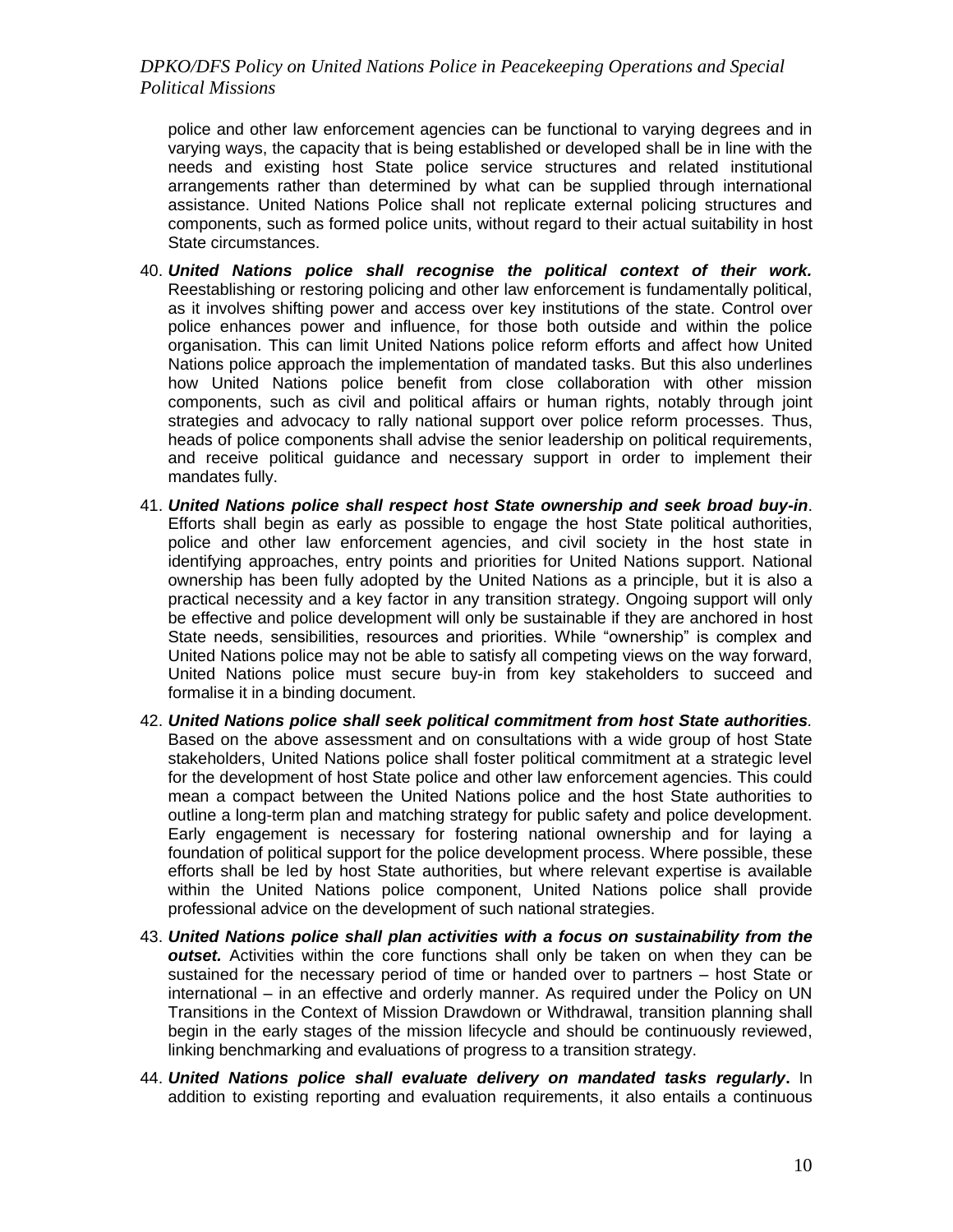emphasis on the need to gather relevant baseline data and information in order to evaluate progress towards the fulfilment of long-term objectives for public safety and police development. The data and information gathering process and standards development should be built in to the UN police component from the outset of mission planning. At least some or parts of these mechanisms shall consist of joint evaluations with host State police colleagues and other host State authorities as well as international partners. Benchmarking and evaluation require an understanding of the strategic objectives of police development and need to be flexible enough to allow for evolving circumstances and to take advantage of opportunities as they emerge. Evaluations shall be conducted in accordance with the DPKO/DFS Mission Evaluation Policy and DPKO/DFS Policy on Internal evaluations and inspections of United Nations Police.

- 45. *United Nations police shall cultivate partnerships.* United Nations police shall seek opportunities to enable or catalyse their own efforts through the assistance of and cooperation with partners. Partners include United Nations agencies, funds and programmes, other international and regional organisations, non-governmental organisations, bilateral partners and 'groups of friends.' The United Nations police shall consider the added value, comparative access to resources and linkages to host State actors when forging such partnerships. United Nations police managers shall seek partnerships where they are productive and in line with host country priorities and establish formalized collaborative mechanisms to move their agendas forward. Partnerships to coordinate transition and exit strategies shall be extremely clear about roles and responsibilities.
- 46. In line with the above principles, the United Nations police shall base their mandate implementation on a comprehensive strategic plan that results from a joint vision with host State authorities, is developed in collaboration with them and is subject to a joint evaluation in partnership.

#### **D6. Key elements of a police peacekeeping operation**

- 47. Command; Operations; Administration; and Capacity-Building & Development are the four key elements upon which any police peacekeeping operation shall be built. Annex 1 contains a non-exhaustive list of typical subsidiary functions to be undertaken by a police peacekeeping operation within the four key functional areas identified.
- 48. Command is an element ensuring overall accountability, providing strategic planning and vision and engaging in monitoring and evaluation. Other aspects of the Command function include project management and oversight, gender and environmental mainstreaming, human rights integration into planning and operations, public affairs and outreach, community engagement and international police co-operation.
- 49. The Operations element is responsible for assisting the host State police in fulfilling core policing and other law enforcement tasks, including the areas of public safety, investigations and the conduct of special operations. In peacekeeping operations with an executive mandate, United Nations police themselves perform these functions. An overarching approach to many operational tasks is that of community-oriented and intelligence-led policing.
- 50. The Capacity-Building & Development element's objective is to assist host State police service and other national counterparts in achieving their institutional and professional goals in a measurable and sustained manner and in an enabling environment. Capacity-Building & Development efforts focus on the support to five key areas; namely, support to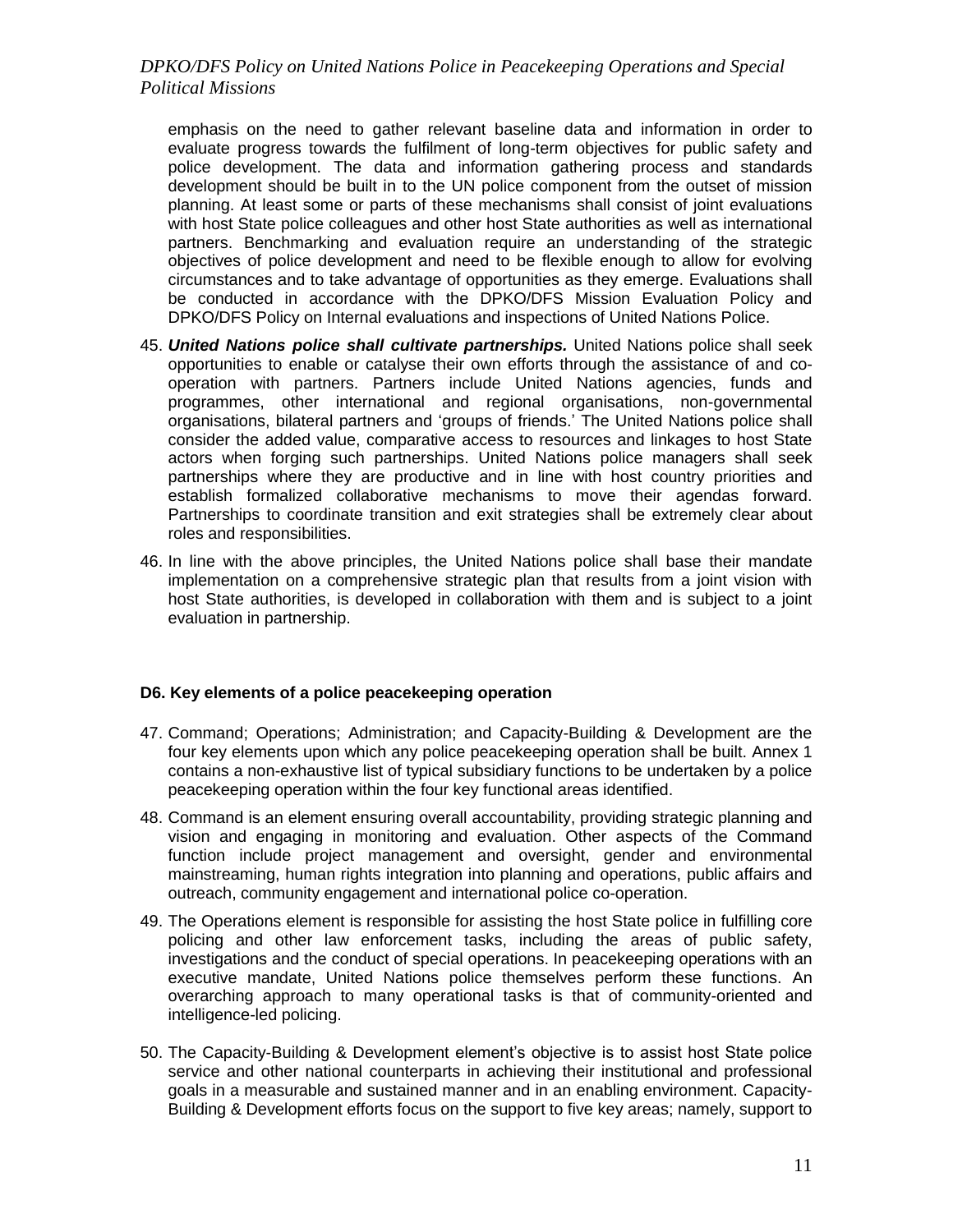policing services, support to enabling services, support to policy formulation on policing, support to accountability and governance, and support to stakeholder engagement. United Nations police experience suggests that capacity-building and development tasks are achieved in the best way when the structure of United Nations police's Capacity-Building & Development element mirrors appropriately designed structure of the host State police.

- 51. A solid, effective and efficient Administration is a critical success factor in any police peacekeeping mission. It creates an enabling environment for all other activities of the police peacekeeping mission. While a number of key administrative tasks are performed by other mission components (logistics, procurement, finance), United Nations police components shall designate a liaison officer or focal point for each of these areas for the articulation and conveyance of the component needs to relevant parts of the mission. Other subsidiary administrative functions include information and communications technology and records management, conduct and discipline, human resources management, staff welfare, induction and training (for internal purposes).
- 52. All of these four elements shall be undertaken with a view towards maximizing the comparative advantages of strategic international partners such as the International Criminal Police Organization (INTERPOL) and regional partners such as the African Union and the European Union, as well as with other sub-regional organizations dedicated to international peace and security, including the Association of Southeast Asian Nations, Collective Security Treaty Organization and the Organization for Security and Co-operation in Europe. When appropriate, United Nations police shall engage with these partners in the design, planning and implementation of capacity-building initiatives.

#### **D7. Core functions and operational activities**

- 53. United Nations police have two core functions:
	- a. **Operational support/interim executive policing and other law enforcement:** Operational support for and – when mandated – delivery of effective prevention, detection and investigation of crime, protection of life and property, and the maintenance of public order; and
	- b. **Support for the reform, restructuring and rebuilding of host State police:** Support for the development of effective host State police capacity to provide representative, responsive and accountable police service of the highest possible professional standard.

Both functions shall be pursued in accordance with international humanitarian law and human rights law, United Nations standards and norms in crime prevention and criminal justice, and shall be rooted in the principle that, in the first instance, host State police are primarily responsible for public safety and crime prevention.

- 54. In addition, police components may be called upon to support related mission mandates, including but not limited to provisions on protecting and promoting human rights, especially those of vulnerable groups; promoting the rule of law, fostering good governance, transparency and accountability; and protecting civilians (especially women and children), to which UN Police will be expected to contribute through its operations.
- 55. When devising how to translate core functions into operational activities, United Nations police shall balance short-term and long-term measures. While long-term efforts in the areas of public safety and police development bring benefits over time, other measures can be undertaken early to prepare the foundation for successful reform. Short-term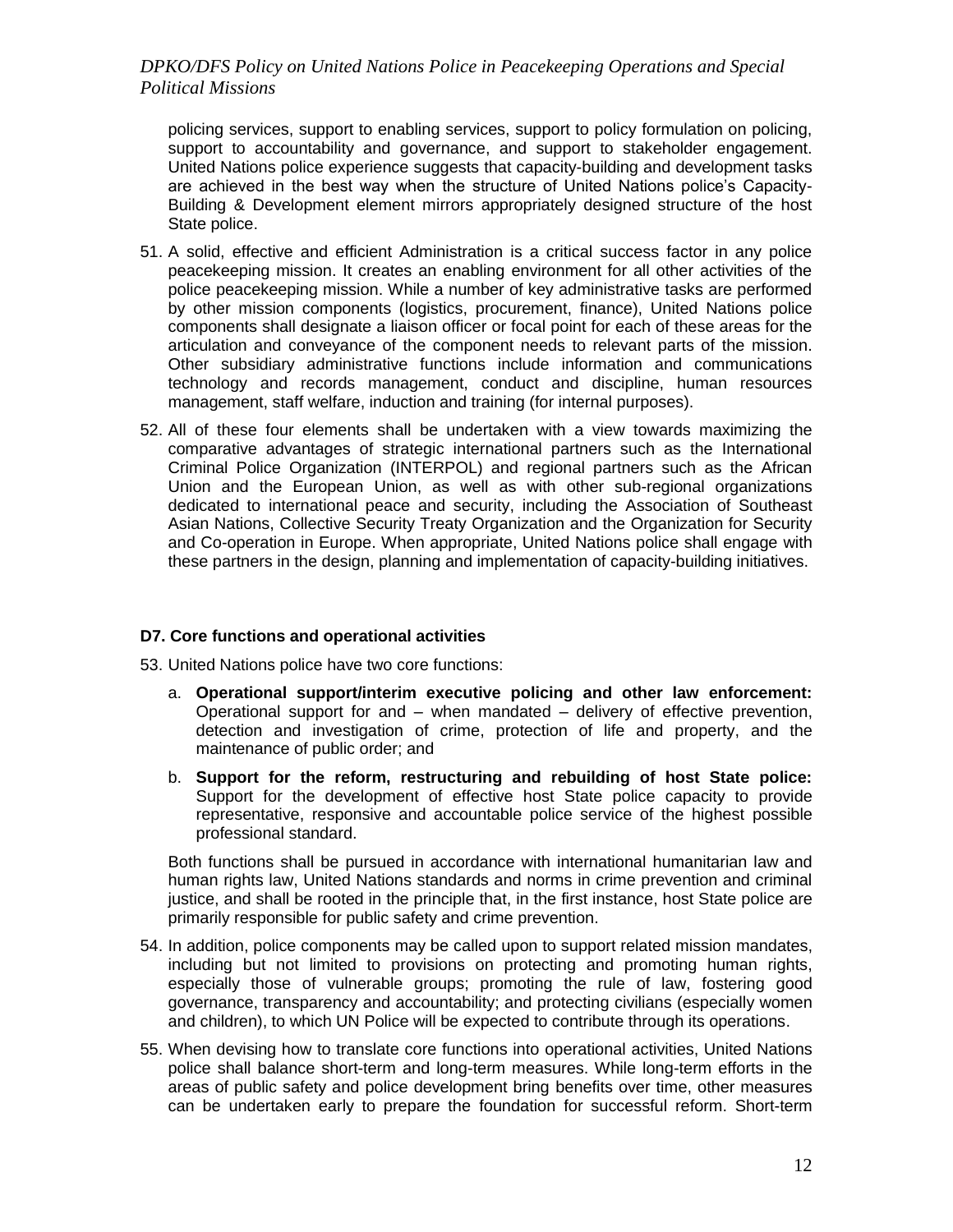measures that produce *quick impacts* are critical in demonstrating tangible improvements to the population. In the initial phase of the mission, police components shall therefore proactively seek funding for immediate stabilization priorities through the Quick Impact Projects scheme.<sup>14</sup> Whenever short-term projects are implemented, a longer time horizon must always be borne in mind in order to produce sustainable results.

- 56. Moreover, from the onset, United Nations Police shall apply the Human Rights Due Diligence Policy on United Nations Support to non-UN Security Forces, which requires assessing risks that police services receiving support from the United Nations police may commit grave human rights violations, identifying mitigating measures and monitoring behaviour if support is provided, and interceding with support recipients if grave violations are committed.
- 57. The remainder of this section subdivides and translates core functions into United Nations police activities.

#### **Interim executive policing and law enforcement**

- 58. In appropriately mandated situations particularly in those contexts where functioning rule of law institutions are absent – the United Nations police may support public order and public safety by assuming an interim policing and other law enforcement role. In these situations, the United Nations police shall be responsible for maintaining law and order across the full spectrum of policing and law enforcement activities or other designated areas. Executive mandates of this type place high demands on the quality and availability of personnel and require the establishment of effective accountability mechanisms over allegations of human rights violations. The success of interim law enforcement operations depends heavily on the functioning of courts, prison and legal systems and requires similar executive mandates in these areas. The United Nations police with an interim executive mandate shall immediately assist in the establishment and development of domestic policing and make this a priority from the outset.
- 59. Unless United Nations police have an executive mandate and are responsible for law enforcement, they do not have powers of arrest. In cases where United Nations police have to detain a suspect, they must follow the procedures set out in the interim Standard Operating Procedures on Detention in United Nations Peace Operations (2010). The guiding principle for detention is that detainees "shall be released or handed over to national law enforcement officials of the host State or other relevant authorities as soon as possible" normally within a delay of 48 hours. $^{15}$
- 60. When appropriate, United Nations police shall seek to multiply the public effects of highvisibility policing operations by jointly conducting activities between FPUs, individual United Nations police officers and host State police. Patrolling can be preventive in nature with the objective of building public confidence while allowing United Nations police to familiarise themselves with local surroundings and gather information.
- 61. In order to begin the process of strengthening national ownership, United Nations police shall provide operational support wherever there are remnants of functional host State police organisations rather than displacing local capacity with United Nations capacity.
- 62. When mandated, the United Nations police shall assist the work of international criminal tribunals or courts.

<sup>&</sup>lt;sup>14</sup> DPKO/DFS Policy Quick Impact Projects (QIPs) (2012.21).

<sup>&</sup>lt;sup>15</sup> DPKO/DFS iSOP on Detention in United Nations Peace Operations (25 January 2010).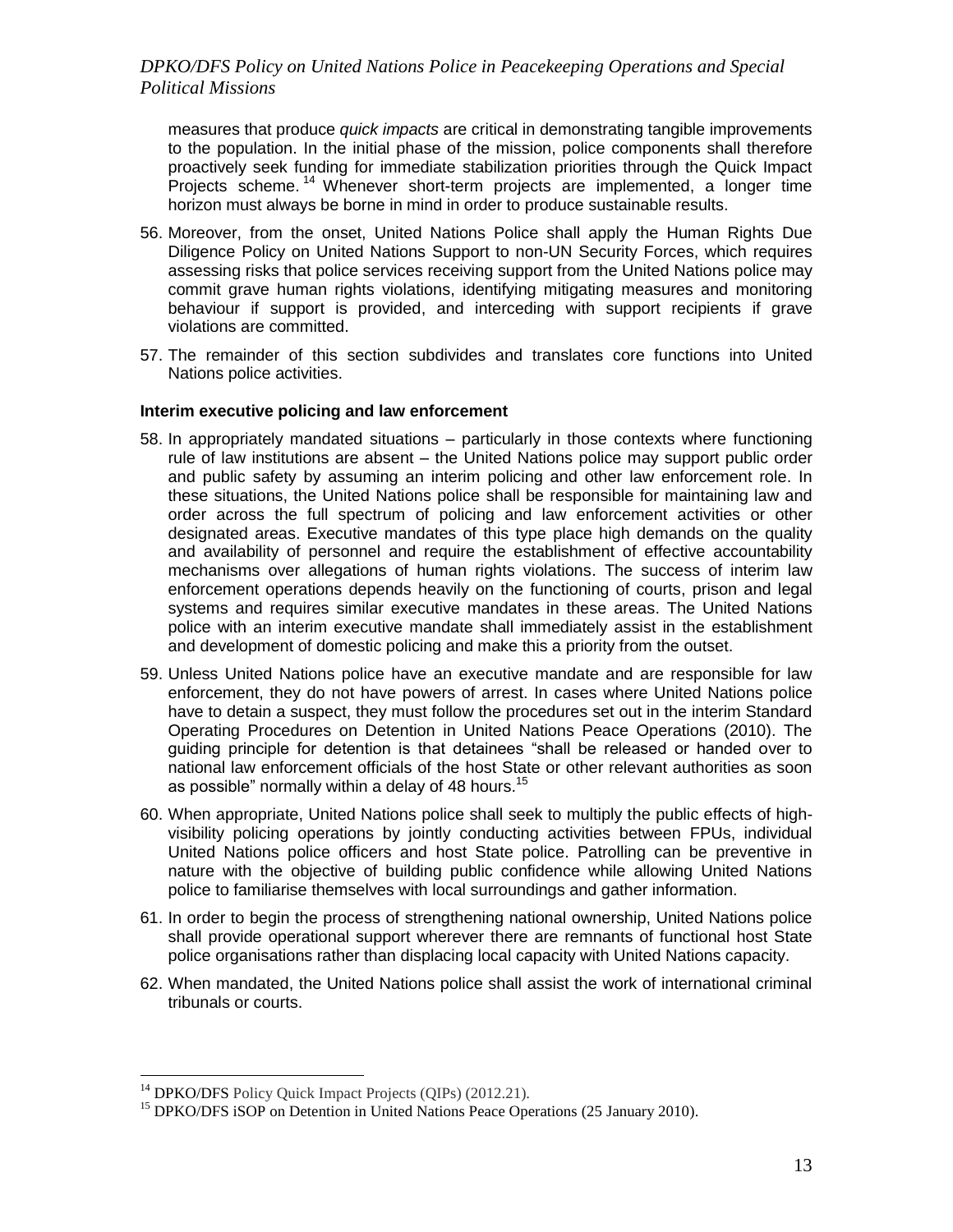# **Establishing basic building blocks for public safety**

- 63. As reflected in Track 1 of the DPKO/DFS strategy for early peacebuilding<sup>16</sup>, perhaps the most crucial role that United Nations police shall play from the earliest deployment is in assisting the delivery of basic public safety and, in many cases, the initial establishment of host State police. United Nations police shall begin working with host State colleagues to (1) improve basic safety and extend state authority; (2) monitor conduct; (3) gather information (census, vetting, registration and certification, as well as an inventory of the police infrastructure); and (4) (re-)introduce basic policing procedures.
- 64. A key aim from the outset shall be to strengthen and/or (re-)establish relations between the police and the community and to deliver early peace dividends. These can veer into the realm of capacity-building and represent early steps in the police development process.
- 65. As necessary and mandated, United Nations police shall begin census, vetting, registration and certification early on in order to scope existing capacity and clarify the status and composition of host State police and other law enforcement agencies. This may also include working with host State police to establish the criteria and procedures for selection and recruitment, introducing integrity and anti-corruption safeguards. These are steps that precede and set the stage for capacity-building.

### **Public order management**

66. The primary role of Formed Police Units (FPUs) is public order management. These tasks will in most cases be conducted in support of host State police. FPUs can, however, be called upon to act independently in accordance with mission mandates using authorities allocated therein. The primary focus of public order management is to facilitate the population's exercise of fundamental rights without disturbance or unjustified hindrance and to reconcile the right to peaceful assembly with the requirement to prevent grave harm to public safety. This is the key competence of FPUs and shall be applied within strict human rights legal frameworks using force only when strictly necessary and to the extent required for the performance of their duty, keeping in mind the principles of proportionality and the necessity for continuous dialogue and negotiation with all parties. Execution of public order management tasks require sound planning based on threat assessments, dialogue with stakeholders (such as host State authorities and, wherever possible, representatives of involved or affected citizens groups) and the establishment of a clear chain of command leading to a senior United Nations police officer.<sup>17</sup>

### **Protection of civilians**

 $\overline{a}$ 

67. Protection of civilians is a mandated task that requires concerted action from all mission components, including the United Nations police. While protection is a core element of the concept of international policing, in a mission context it requires the police component to closely align its efforts with the mission's overall protection of civilians

<sup>&</sup>lt;sup>16</sup> The Contribution of UN Peacekeeping to Early Peacebuilding: A DPKO-DFS Strategy for Peacekeepers. <sup>17</sup> DPKO/DFS Policy (revised) on Formed Police Units in United Nations Peacekeeping Operations (01 March 2010).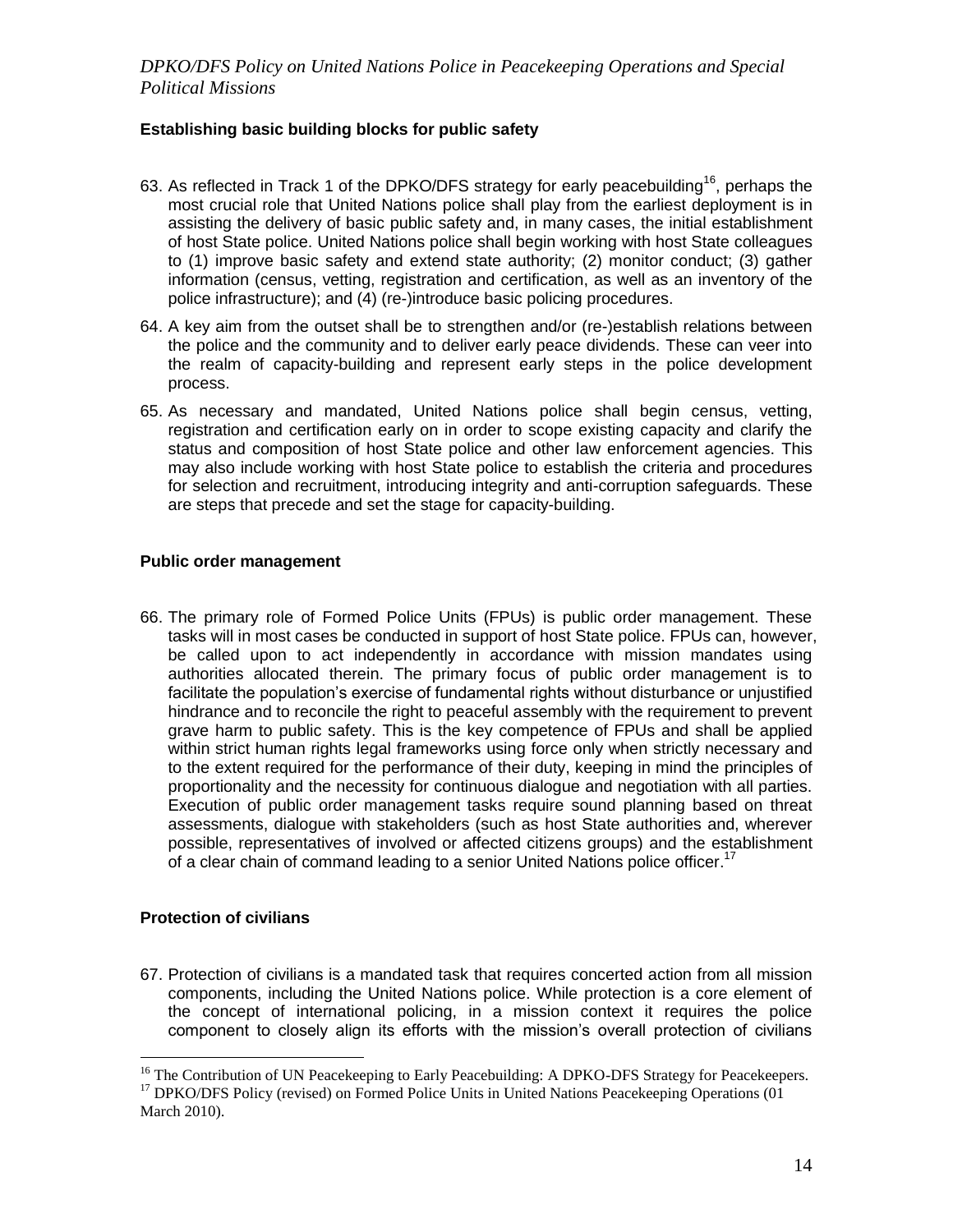strategy. In missions with an executive mandate, United Nations police shall be directly responsible for physical protection of civilians against imminent threats, e.g. through force projection and/or high visibility and increased patrolling.<sup>18</sup> More often, it shall involve operational support to protection of civilians under imminent threats of physical violence provided by host State police, such as advice on planning and conducting operations and investigations into incidents or training host State police to perform key protection functions, such as providing security in camps for internally displaced persons. In the medium to long term, United Nations police shall focus on preventive measures, especially strengthening relations between communities and the host State police in order to improve early warning and rapid response. Capacity-building of the host State police can also contribute to the protection of civilians mandate where there is direct link to promoting protection from physical violence, such as training host State police units in preventing sexual violence. In addition to working closely with host State police, protection of civilians requires particularly close co-ordination between the police, military and other components.

### **Protection of United Nations personnel and facilities**

68. FPUs shall provide protection for armed and unarmed United Nations police and other civilian mission personnel, as well as facilities and equipment. This can include protection of convoys, relocation or evacuation of staff, and intervention where necessary for the protection of staff and in accordance with FPU capabilities. They may be involved in providing protection to military personnel (military observer team sites) or military units, particularly enabling units, which may have response capabilities below those of FPUs. Specific protection tasks for United Nations personnel and facilities shall be defined in each mission in accordance with the crisis management arrangements set out in the DPKO/DFS Policy on Authority, Command and Control in United Nations Peacekeeping Operations.

#### **Providing technical and operational support to host State police**

69. United Nations police can make a central contribution to the provision of public order and public safety short of full law enforcement powers. United Nations police frequently have an operational support role where they provide both direct and indirect support to host State police in the performance of law enforcement duties. This support is provided across the full spectrum of policing tasks, from the development of operational plans, patrolling and public order management, to advice and mentoring on reporting, the conduct of investigations, community-oriented policing and traffic policing and must be fully consistent with the Human Rights Due Diligence Policy and the obligations to report any misconduct or act of corruption are again highly relevant.

#### **Supporting the provision of security to electoral processes**

<sup>&</sup>lt;sup>18</sup> See DPKO/DFS Operational Concept on the Protection of Civilians in United Nations Peacekeeping Operations for a more detailed description of the United Nations police activities aimed at the protection of civilians.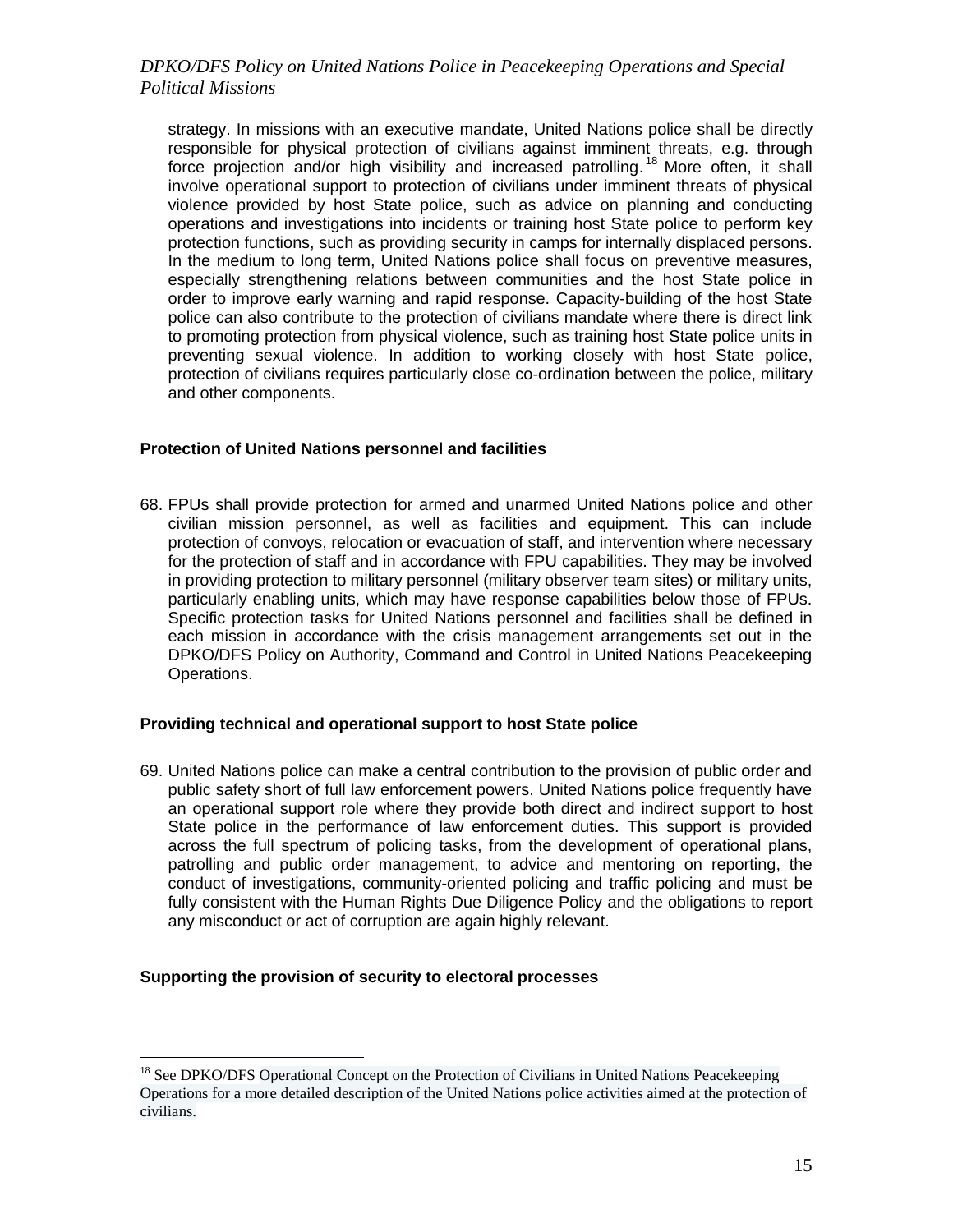- 70. Support to host State authorities in organising national and local elections is a recurring responsibility of United Nations peacekeeping operations and special political missions. United Nations police components are commonly tasked to assist host State police and other law enforcement agencies in providing security for electoral processes, particularly with respect to human rights. In addition to United Nations police, this type of activity also includes the United Nations electoral component, military peacekeepers, human rights and civil affairs. As the United Nations electoral component in a mission has the lead role in all United Nations electoral support activities, the activities of United Nations police shall be planned and carried out in close cooperation with it as part of a mission-wide support strategy.
- 71. United Nations police shall support the provision of security in electoral processes by establishing co-ordination mechanisms, conducting risk assessments, drafting security plans, developing codes of conduct, training host State police, contributing to preelection security, assisting with the protection of electoral materials and polling stations, supporting monitoring and investigation of incidents of voter intimidation or other human rights violations, in close coordination with the human rights component.

#### **Support against serious and organised crime**

72. Serious and organised crime, especially in its transnational form, is a major obstacle to reducing conflict and fostering sustainable peace, security and development. In conflict and post-conflict environments it flourishes because of a breakdown of police and other elements of the criminal justice system. Often coupled with widespread corruption, organised crime may work hand-in-hand with the spoilers of peace and terrorists. Addressing organized crime and strengthening the rule of law have taken on greater importance in most peacekeeping operations and special political missions and is an important entry point for engaging with national authorities to take action. Performing complex policing tasks of this nature requires specialized expertise, international and regional cooperation and support by specialists from Member States and others. In partnership with United Nations Office on Drugs and Crime (UNODC), UNDP, INTERPOL and other relevant actors, United Nations police shall support the planning and implementation of host State and regional operational and analytical capacitybuilding activities as well as the use of existing international policing tools and services such as those provided by INTERPOL. At the request of the host State, United Nations police, in close co-operation with UNODC, shall assist the authorities in producing national serious and organized crime threat assessments. Further measures can include anti-corruption initiatives; assessments and engagement with the public for enhanced responsiveness; and the establishment of effective planning and management mechanisms to strengthen the capacity of the criminal justice system – including the judiciary, the prosecution and law enforcement.<sup>19</sup>

#### **Capacity-building and development**

<sup>&</sup>lt;sup>19</sup> Taken from UN, "Security Sector Reform Integrated Technical Guidance Notes", 110 (2012), available at

http://unssr.unlb.org/Resources/UNandSSRGuidance/PolicyandGuidance/tabid/201/SMID/498/ItemId/103/ Default.aspx.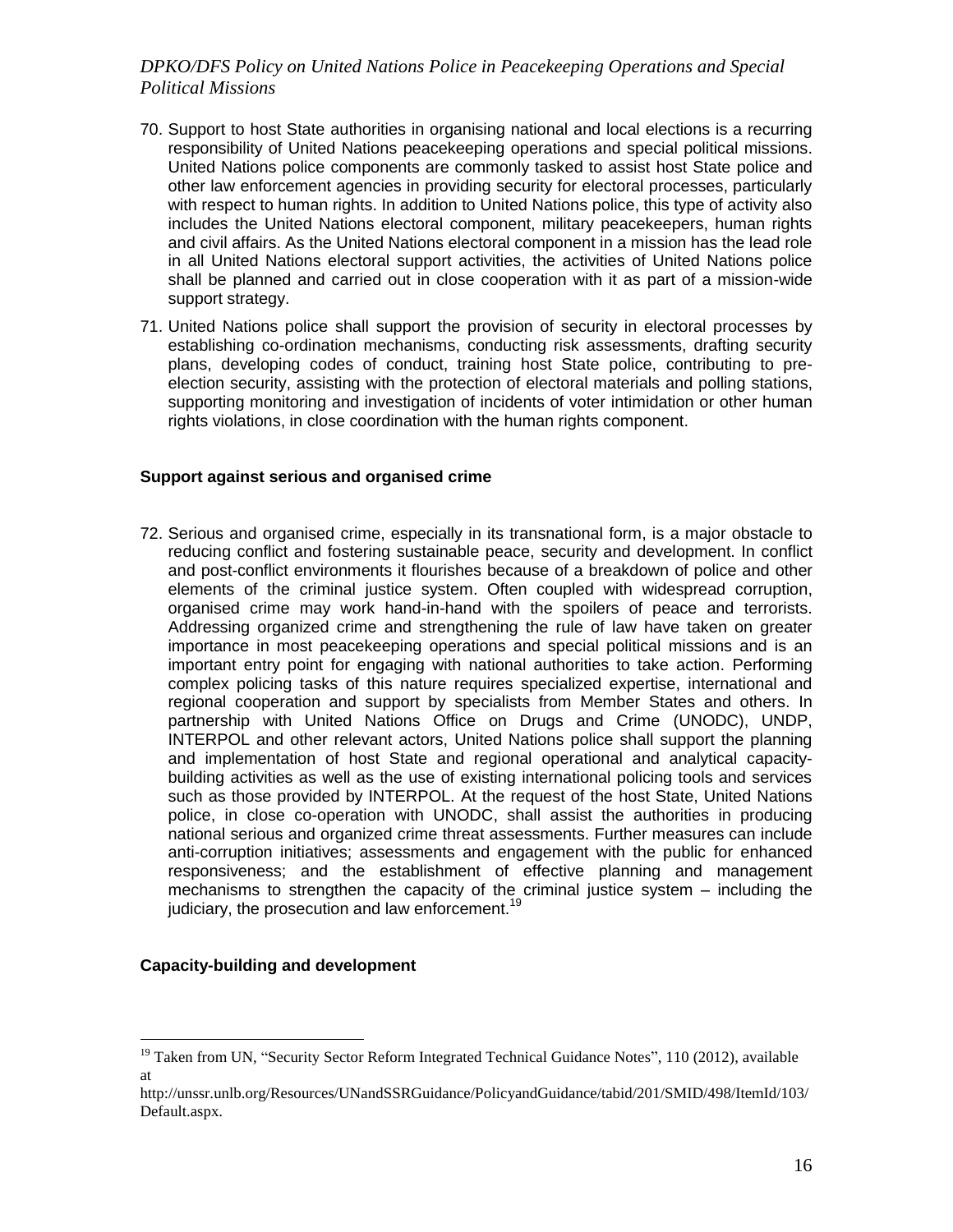- 73. Capacity-building comprises efforts to strengthen the aptitudes, resources, relationships and facilitating conditions necessary to act effectively to achieve an intended purpose.<sup>2</sup> These efforts – which may involve creating a police service where none exists – shall target individuals, institutions and the environment in which they operate. In that way, institution-building is one, albeit essential, part of capacity-building. Building the capacity and skills of individual host State police officers shall occur in tandem with cultivating and strengthening the institution in which they serve. Capacity development shall be driven from the inside and shall start from existing national capacity assets. It may entail the reform or restructuring of existing institutions and policing arrangements. Additional activities that make up capacity-building and development are described below.
- 74. Engagements in capacity-building shall be based on a strategic plan covering individual personnel, organisational units and the broader institution. This plan shall define clear strategic objectives and suggest the sequencing of development measures, timelines and explanations of how different measures contribute to the achievement of defined strategic objectives. While not all capacity-building needs can be foreseen, there should be an understanding of the structure of policing arrangements, budget, policing philosophy and similar fundamental issues. At a strategic level, this should be linked to the initial and inclusive process of developing a compact and vision for the host State police in consultation with host State authorities and diverse stakeholders and may then or at a later stage result in a national security or rule of law strategy.
- 75. All capacity-building activities shall be subject to a regular, systematic and objective monitoring and evaluation to determine relevance, efficiency, effectiveness, impact, and/or sustainability of United Nations police capacity-building efforts
- 76. When mandated by the Security Council and at the request of the host State police, United Nations police shall co-locate with their national counterparts. Co-location enhances the ability of the United Nations police officers to deliver training, mentoring, advising and transfer of knowledge. Co-location shall also assist the United Nations police in building a relationship of trust and confidence with their host State counterparts and facilitate communication. Any decision on the co-location shall be take on the basis of a feasibility study, assessing the capacity of the host State institutions, security situation and risks enumerated in the Secretary-General's Human Rights Due Diligence Policy.

### **Providing material support**

 $\overline{a}$ 

77. The development of a material infrastructure for a police service is a necessary first step in capacity-building and an opportunity to demonstrate tangible results. This includes ensuring appropriate information and communications systems, office equipment, facilities and other equipment necessary for the execution of policing duties, such as uniforms, less-lethal public order management equipment, firearms, vehicles or protective gear. The United Nations police role shall advise on the appropriateness of equipment and coordinate or facilitate the delivery of assistance to host State police in partnership with United Nations agencies, funds and programmes as well as bilateral and multilateral donors. The provision of material support shall take place in parallel with efforts to build the host State police capacity to plan, prioritize, order, record keep, distribute or maintain their existing and newly acquired equipment. Key partners will

<sup>20</sup> Taken from Brinkerhoff, D.W. "Developing Capacity in Fragile States," *Public Administration and Development*, 30, 66-78 (2010).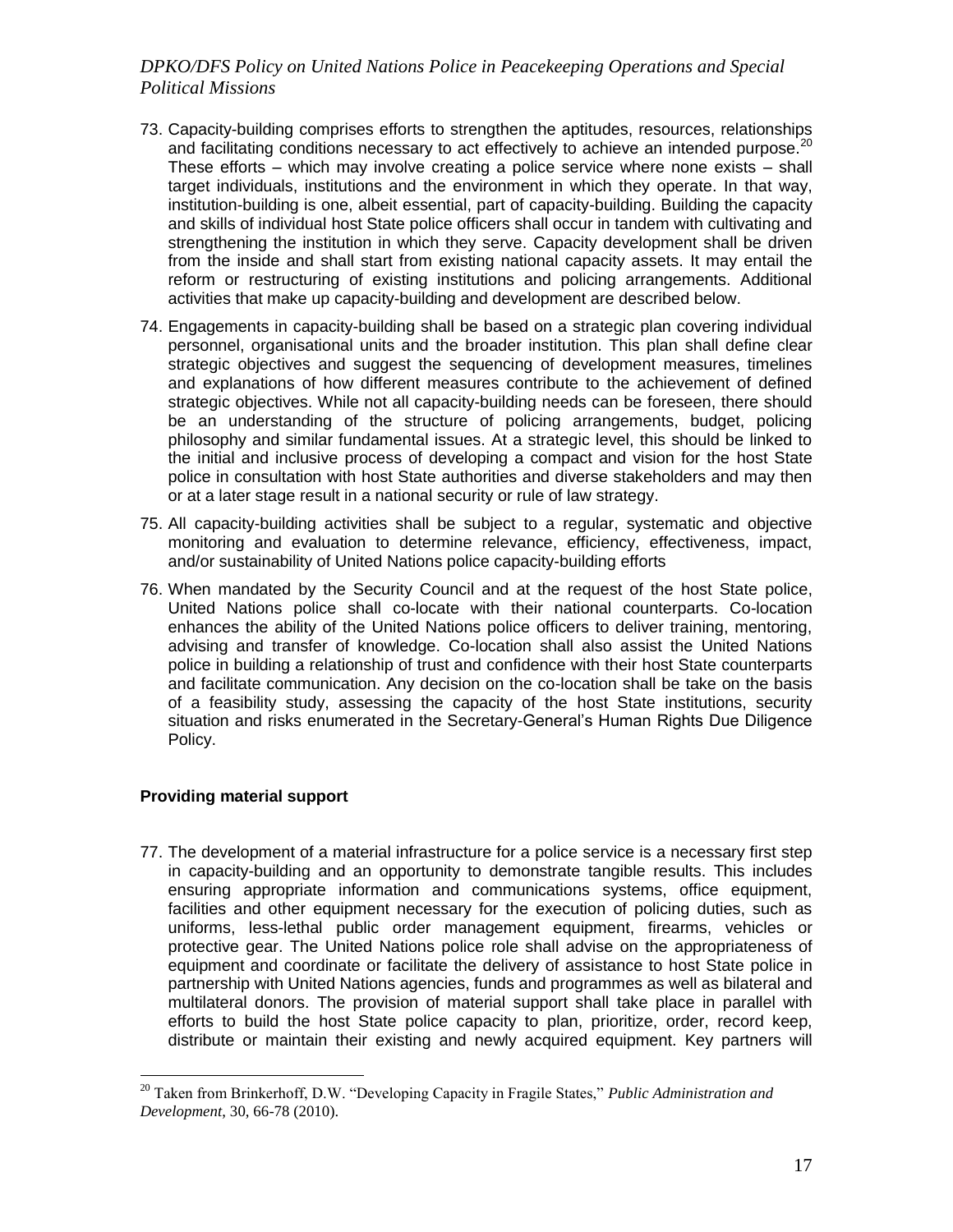include the United Nations Office for Project Services (UNOPS) and the United Nations Development Programme (UNDP), as well as bilateral partners.

#### **Training**

- 78. Training is a key instrument of developing sustainable police and other law enforcement agencies. United Nations police shall identify quality learning programs that benefit the individual as well as the organization. Through Performance Gap Analysis and Training Needs Assessment a comprehensive training plan shall be developed. Such plan shall include foundation, proficiency and managerial learning programme in a prioritized manner. United Nations police shall seek a co-ordinating role within the international community in providing training support to the host State police and other law enforcement agencies.
- 79. Wherever possible and advisable, United Nations police shall begin supporting establishment or strengthening of host State police academies or training centres early to enhance foundation, proficiency and managerial training and to harmonize policing practices. United Nations police shall assist in the development of basic curricula where they do not already exist or review existing training materials and training arrangements.
- 80. Education and standardised training for the host State police service can include a number of areas, such as anti-corruption and integrity, managerial and problem-solving skills, prevention and investigation of sexual and gender-based violence, legal issues, community-oriented policing, traffic management, basic criminal investigations, basic criminal intelligence, operational policing skills and disciplinary investigations, for example. United Nations police officers shall have proven insight into the subjects and be familiar with contemporary training methodologies and technologies applied during education and standardized training. They will also ensure, in cooperation with human rights components, that human rights are mainstreamed throughout the whole training curriculum so that trainees see their concrete and operational application in the various subject areas. In order to deliver training effectively, sufficient infrastructure together with logistical and financial support shall be made available. With the adequate methodology, United Nations police shall evaluate and assess whether the implementation of the training programme has an impact on police-related tasks and act accordingly.
- 81. For training host State police units for public order management, teams of individual training experts shall be attached to the capacity-building programmes of the United Nations police component rather than assuming the existence of training expertise in United Nations FPUs. However, if they do have dedicated training capabilities and if the mandate and security situation allow, FPUs can support capacity-building by being available for joint exercises with host State police units.
- 82. As soon as it is feasible, United Nations police shall consider developing the capacity of senior and mid-level management in the host State police service for strategic planning, management and administration, assuming they have the relevant specialised training or mentoring capacity and are experienced managers. This could be done by either police officers or civilians, as developing capacity in these areas may require specific expertise. Alternatively, United Nations police can partner with relevant agencies that have staff with specialised skills in this area.
- 83. In addition to the administrative management capacity, the host State police need to be able to conduct strategic planning based on a sound assessment of threats and crime trends and to be able to analyse organisational structures and propose necessary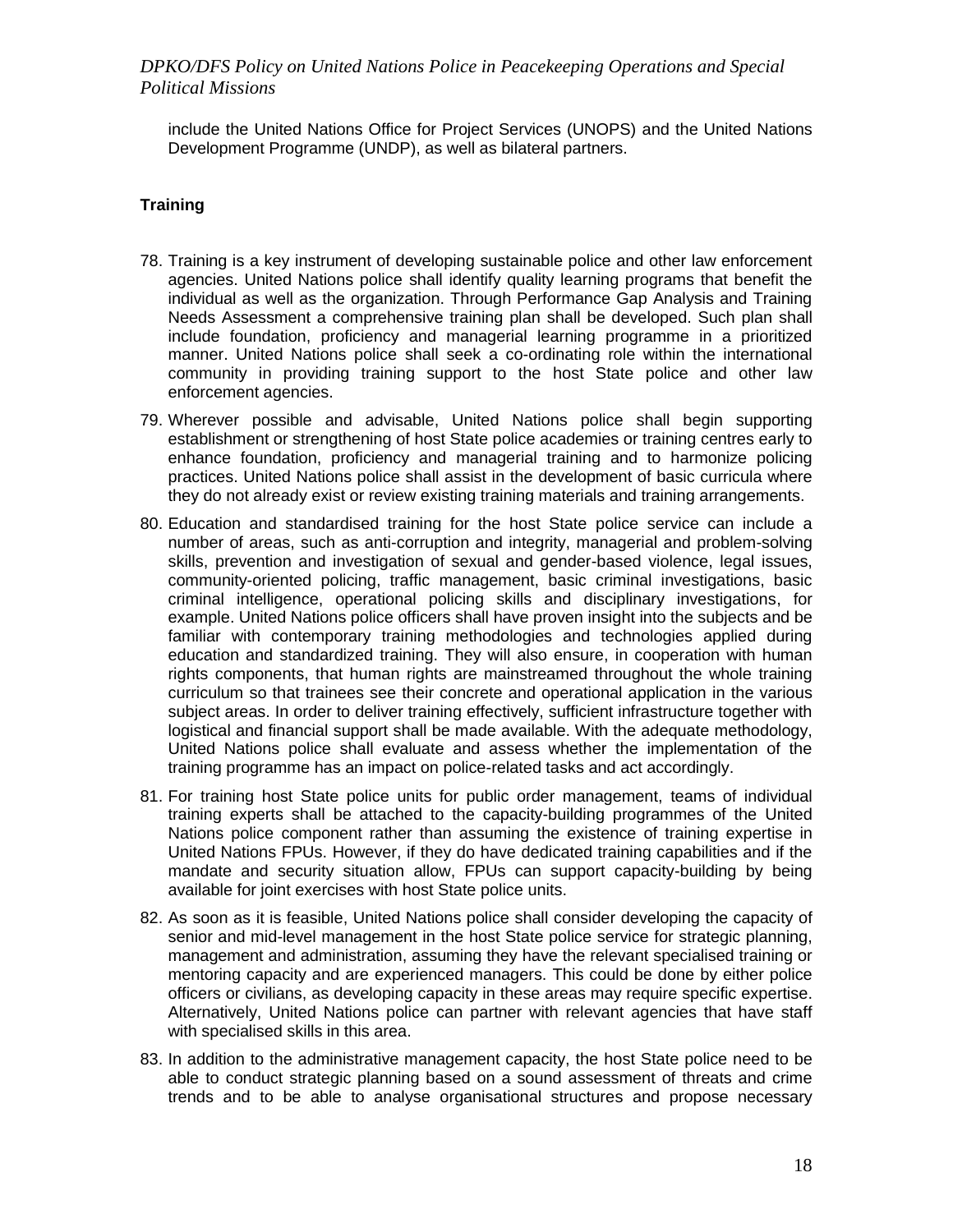adjustments in accordance with security and crime assessments and with available and projected funds.

#### **Monitoring, advising and mentoring**

- 84. Monitoring, advising and mentoring (MAM) are key tools in capacity-building and the wider police development process. The ultimate goal is a transition to full ownership and autonomy of host State police and law enforcement agencies. This will only be possible when capacity has been established and consolidated through sustained mentoring, advising and monitoring. MAM is a key tool United Nations police have to anchor police development in national ownership.
- 85. Monitoring is straightforward as it comprises regular observation of and reporting on an activity or area related to mandated or implied tasks within a United Nations peace operation. Monitoring can focus on police conduct, police operations, police effectiveness or service delivery, police movements and police investigations, and other high-profile cases. Monitoring can also focus on compliance with human rights, including into incidents of sexual and gender-based violence. In this case, UN Police will have a supportive role of the mission human rights component, which leads on human rights monitoring and investigations. Monitoring shall include recommendations to the host State authorities on how to build on achievements and address shortcomings in their police and other law enforcement agencies.
- 86. Mentoring and advising<sup>21</sup> are essential tools for consolidating training and are entirely dependent on the credibility of the mentor or adviser, as well as on his/her ability to communicate with host State police colleagues. An understanding of the overall aims and how to achieve them are essential for effective mentoring and advice. Mentoring may assist the individual with practical information and skills in their specialty, provide access and enhance compliance with UN international standards, provide introductions to national and international colleagues, assist in defining career progress and developing professionalism and promote skills in problem analysis and solution and in risk and reward assessment. The selection of a mentor and a mentee shall be given careful consideration. United Nations police shall depart from a wholesale approach to mentoring and shall deploy a limited number of high-skilled and qualified mentors, targeting specific key counterparts.

#### **Developing the organisational infrastructure and management system in host State police**

87. In addition to enhancing the capacity of individual staff members, United Nations police shall remain cognizant of the need to strengthen or build police institutions which consist of material and organisational infrastructure, overlain by management systems, rules and procedures, strategic vision and oversight mechanisms. In order to maximize impact of reform efforts, support should be provided for building local managerial skills and institutionalization of change management.

<sup>&</sup>lt;sup>21</sup> Useful guidance on mentoring and advising is contained in 'Mentoring and Advising Training' developed by DPKO's Integrated Training Service.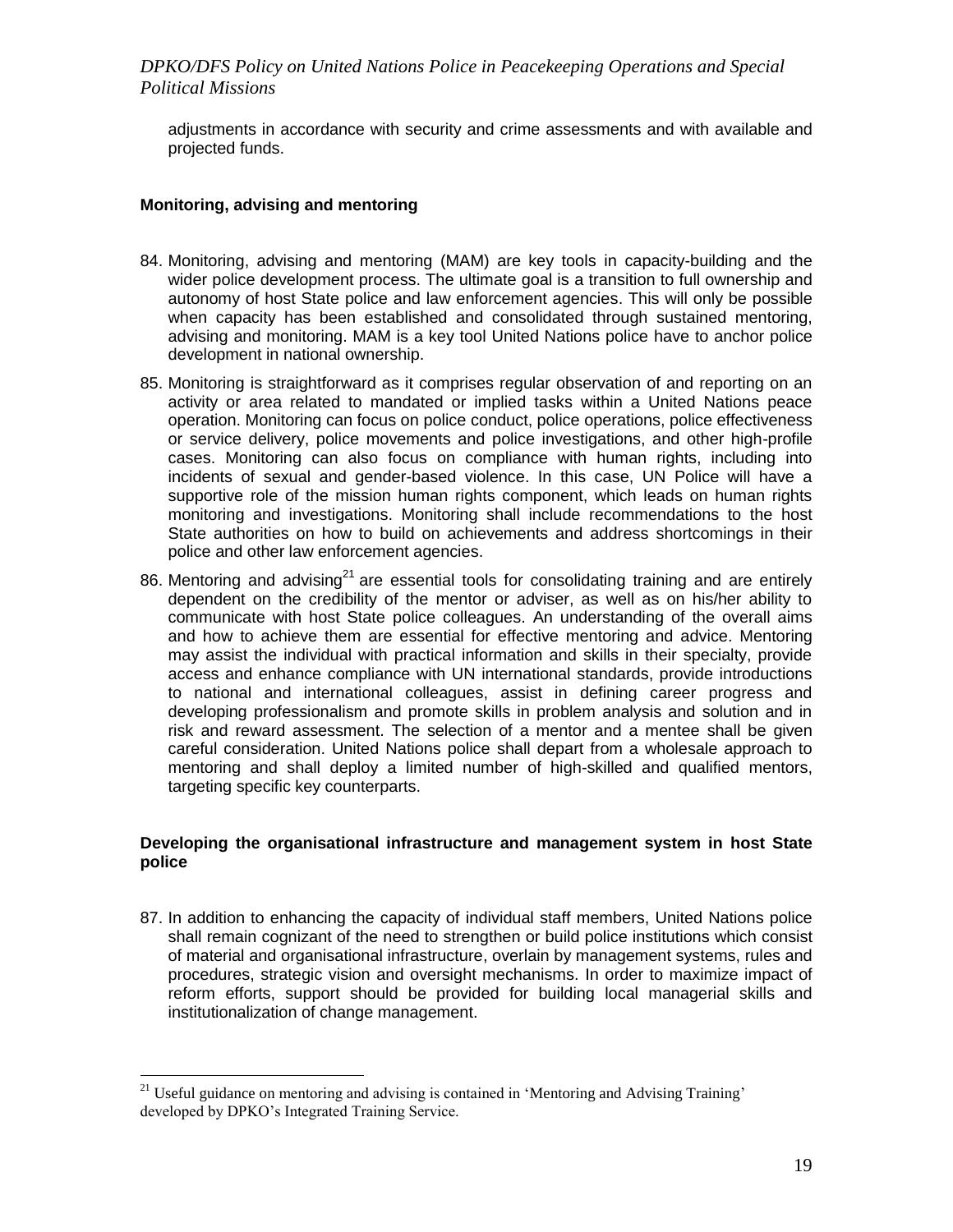- 88. United Nations police shall assist host State police in establishing basic elements of their organisational structure, such as an effective rank and salary structure and promotion system. As capacity in host State police is often limited, emphasis shall be placed on identifying and putting in place effective leadership. Arrangements shall be established for developing talent across all ranks to promote sustainable police development.
- 89. The administrative systems of police institutions, including budget management, procurement, record-keeping and personnel management, are essential to effective and efficient performance. Institution-building shall focus on strengthening the administrative capacity of host State police. This can be done using elements of other United Nations components or working with external partners.
- 90. In many aspects of institutional development, United Nations police components have limited access to funds. They shall therefore seek partnerships with bilateral and multilateral donors.

#### **Strengthening governance, accountability and integrity**

- 91. United Nations police shall strive to ensure that capacity-building goes beyond skills transfer and enhances the integrity and legitimacy of host State police services. A critical part of institution-building is the review or establishment of governance, accountability and integrity procedures for both the internal and external management of police. United Nations police shall pay attention at an early stage to those aspects of institution-building that can serve to strengthen the integrity of host State police institutions by enhancing their capacity to be held accountable for the performance of their duties including when they commit human rights violations. This can include supporting national efforts to develop codes of conduct and improving internal and external accountability and oversight, revising incentive structures, providing human rights training, conducting vetting, ensuring gender and minority representation, ensuring a good environmental management, and promoting financial accountability and anti-corruption safeguards.
- 92. Security governance and oversight are critical to preventing political interference in operational police matters. United Nations police shall ensure that any efforts to reform or build capacity at the Ministerial level are pursued within a wider context of security sector reform and in conjunction with relevant partners.

#### **D8. Police-military cooperation**

- 93. Military components are an important partner for the police in peacekeeping operations when it comes to establishing and maintaining a safe and secure environment, including the protection of civilians.
- 94. There are important limits to this cooperation, particularly because police need to maintain a civilian profile distinct from the military to help maintain the moral authority and public trust needed for effective policing. The ability to maintain separate profiles while establishing interoperability and strong functional relationships between police officers and military peacekeepers is a difficult balance but is critical to the success of policing in peacekeeping operations.<sup>22</sup>

<sup>&</sup>lt;sup>22</sup> Handbook on UN Multidimensional Peacekeeping Operations, December 2003, pp. 92-93.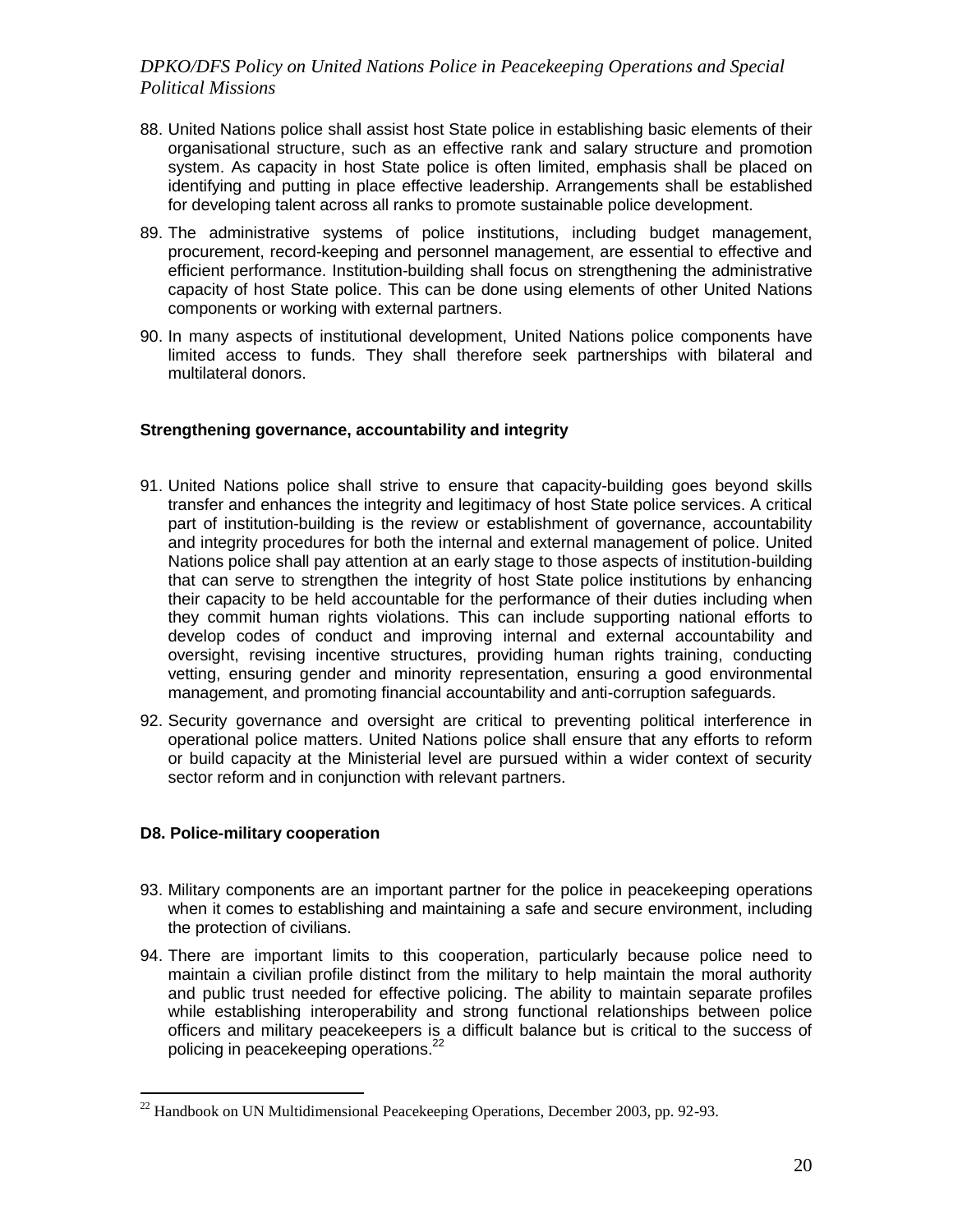- 95. Although United Nations police may contribute to public order management or the physical protection of civilians from imminent physical threats, there are clear limits to the robustness of United Nations police peacekeeping. Where threats exceed these limits or become threats of a military nature, United Nations police shall hand over responsibility to United Nations military peacekeeping forces, using a predefined disengagement concept.<sup>23</sup>
- 96. Mission-specific guidance shall be developed that outlines modalities of cooperation and clear circumstances that indicate when transitions of responsibility take place. These shall be developed in the planning phases for each mission and approved jointly by the Head of the Military Component (HOMC) and Head of Police Component (HOPC). Joint training and exercises shall take place on a regular basis.
- 97. United Nations police shall draw upon and provide support to key mission assets, such as the Joint Mission Analysis Centres (JMAC) and the Joint Operations Centre (JOC), especially when cooperating with the military component of a mission<sup>24</sup>.

### **D9. Human rights in the work of United Nations police**

- 98. Respecting, protecting and promoting human rights is central to the work of the United Nations police component. Heads of police components shall ensure that all United Nations police officers are aware of and comply with the OHCHR-DPKO-DPA-DFS Policy on Human Rights in United Nations Peace Operations and Political Missions.
- 99. OHCHR shall provide inputs on draft guidance developed by the Police Division and in the Directives and/or SOPs on Detention, Searches and Use of Force to ensure they are compliant with human rights standards and procedures and contribute to the full integration of human rights into all aspects of United Nations police work. Human Rights components will advise on other mission-specific guidance with human rights implications.
- 100. In fulfilling their functions, all police personnel shall be able/trained to recognise a human rights violation and be prepared to intervene according to the peace operation's directives on the use of force and mandate, as well as their specific roles, responsibilities and limits of their competence and capacity. Senior police commanders shall ensure that adequate instructions and procedures are in place from the onset of a peace operation or political mission to guide UNPOL personnel actions when confronted with human rights violations while performing such tasks, with the advice of the human rights component. Specific human rights training shall be provided to UNPOL personnel during their induction.
- 101. Allegations received or observed by the police component in their work that may amount to human rights violations shall be promptly recorded and shared with the human rights component for verification, investigation and follow-up by the latter, as appropriate. In some cases, joint investigations, follow-up and advocacy can be undertaken under the coordination of the human rights component. Respect for the principle of confidentiality must always be maintained.

 $^{23}$  The distinction between military and non-military level threats is described in the DPKO/DFS Policy on Authority, Command and Control as well as in the DPKO/DFS Policy (revised) on Formed Police Units in United Nations Peacekeeping Operations (01 March 2010).

<sup>&</sup>lt;sup>24</sup> DPKO/DFS Guidelines on Joint Mission Analysis Centres (JMAC), 01 February 2010, 2010.7.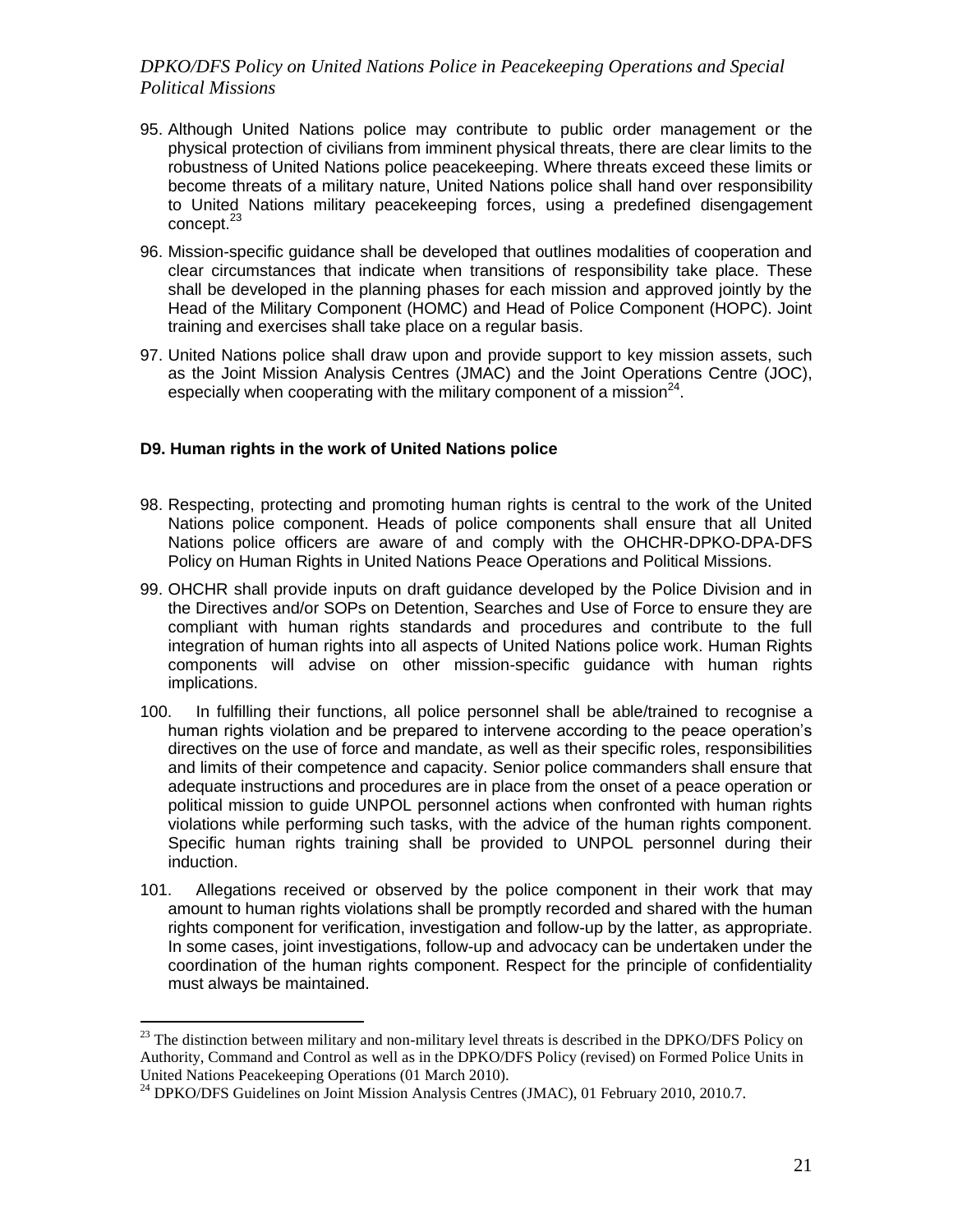- 102. Support provided by the United Nations police shall be subject to the risk assessment in line with the requirements of the Secretary-General's Human Rights Due Diligence Policy on United Nations Support to Non-United Nations Security Forces and in close consultation with the human rights component. UNPOL personnel involved in establishing, training, assessing needs and advising a national police service shall ensure that human rights information, analysis and standards are incorporated in all these activities. The human rights component works alongside the UNPOL component to undertake human rights training and support national vetting processes for new or integrated police services and other law enforcement services.
- 103. Formal mechanisms between the human rights and police components shall be established to facilitate cooperation and information sharing, to mutually inform each other and support the overall peace operation and political mission's mandates. The Police Commissioner shall closely cooperate with the head of the human rights component to anticipate, plan and prepare for possible crises, escalation of violence and upsurges of human rights violations, within the limits of their mandate and capacity. The roles and responsibilities of each component shall be clearly established and internal procedures developed to ensure rapid preventive and protection responses.

# **D10. Use of force**

- 104. In contrast to FPUs, individual United Nations police officers are unarmed in most peacekeeping operations and special political missions. The following applies primarily to missions in which United Nations police, in particular FPUs, carry arms.
- 105. United Nations police, including FPUs, must exercise their powers in strict accordance with the United Nations Security Council Resolution(s) and other official issuances applicable to the mission in which they are assigned. They must also exercise their functions in strict accordance with international human rights, UN standards and norms on crime prevention and criminal justice and international policing standards.<sup>2</sup>

<sup>25</sup> As set forth, among others, in the relevant provisions of the following legal instruments: *Universal Declaration of Human Rights (Adopted and proclaimed by General Assembly resolution 217 A (III) of 10 December 1948); International Covenant on Civil and Political Rights (adopted by the General Assembly resolution 2200 (XXI) of the United Nations on 16 December 1966; treaty in force since 23 March 1976); Convention Against Torture and Other Cruel, Inhumane or Degrading Treatment or Punishment (adopted by the General Assembly resolution 39/46 on 10 December 1984; treaty in force since 26 June 1987); Convention on the Rights of the Child (adopted by the General Assembly resolution 44/25 on 20 November 1989; treaty in force since 02 September 1990); Standard Minimum Rules for the Treatment of Prisoners (Economic and Social Council resolution 663(c) (XXIV) on Prevention of Crimes and Treatment of Offenders of 31 July 1957); Body of Principles for the Protection of All Persons Under Any Form of Detention or Imprisonment (General Assembly resolution 43/173 of 09 December 1988); Code of Conduct for Law Enforcement Officials (General Assembly resolution 34/169 of 17 December 1979); Basic Principles on the Use of Force and Firearms by Law Enforcement Officials (Eighth United Nations Congress on the Prevention of Crime and the Treatment of Offenders, welcomed by General Assembly resolution 45/121 of 18 December 1990)*, the United Nations Rules for the Treatment of Women Prisoners and Non-custodial Measures for Women Offenders, (the Bangkok Rules (GA resolution 65/229, Annex); Updated Model Strategies and Practical Measures on the Elimination of Violence against Women in the Field of Crime Prevention and Criminal Justice, GA resolution 65/228; the UN Guidelines on Justice in Matters involving Child Victims and Witnesses of Crime, ECOSOC resolution 2005/20 of 22/07/2005; the UN Guidelines and Principles on Access to Legal Aid in Criminal Justice Systems, GA resolution 67/187, Annex.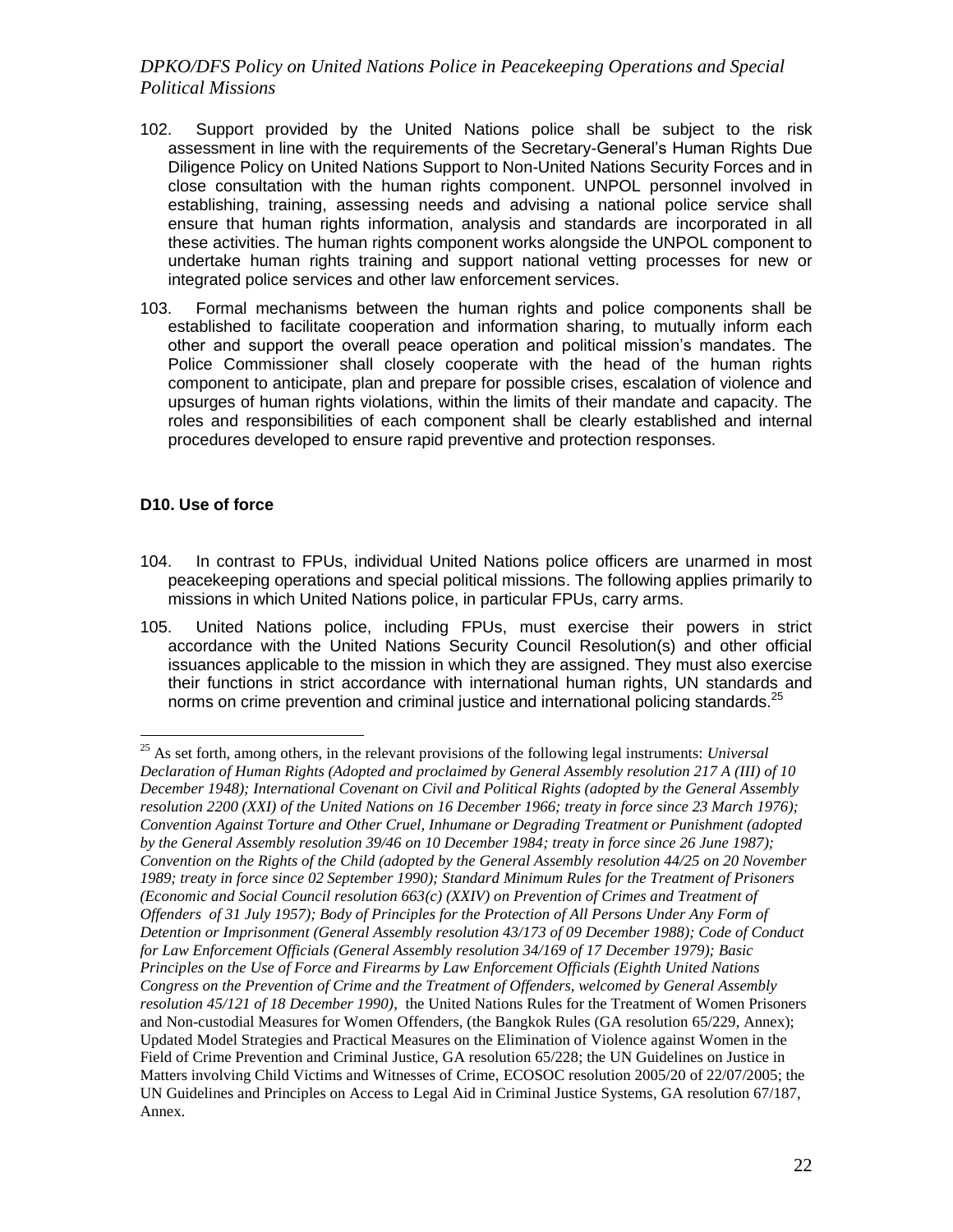- 106. The use of force by United Nations police, including FPUs, is regulated by the Basic Principles on the Use of Force and Firearms by Law Enforcement Officials (hereafter "Basic Principles"), the Code of Conduct for Law Enforcement Officials (hereafter "Code of Conduct"), and mission-specific guidance, such as "Directives on the Use of Force and Firearms". The deployment and operations of United Nations police, including FPUs, shall always be based on the principles of necessity, proportionality/minimum/gradual level of force, legality and accountability. All actions of United Nations police shall be aimed at the protection and preservation of human life, property, liberty and dignity.
- 107. In accordance with para. 1 of the Basic Principles, mission-specific guidance shall be issued in each case, clarifying the authorisation of United Nations police, including FPUs, to carry and use force and firearms, including the precise specifications of the firearms, and other items of police and law enforcement equipment. A technical directive regulating the use of force for United Nations police shall be issued at the commencement of a mission. It must cover all aspects raised in para. 11 of the Basic Principles on the circumstances of the use of force, its management and maintenance of equipment. Bearing in mind the obvious differences in training and capacity between the FPU personnel and IPOs, two separate directives shall be issued. Extending the existing FPU directives to IPO personnel shall be seen as a temporary solution rather than as a long-term fix. Integrated strategies on the Protection of Civilians and Joint Military/Police SOPs shall also include provisions on the roles of both IPOs and FPUs.
- 108. In accordance with the Basic Principles (para. 9), the *use of force in self-defence* demands that "Law enforcement officials shall not use firearms against persons except in self-defence or defence of others against the imminent threat of death or serious injury, to prevent the perpetration of a particularly serious crime involving grave threat to life, to arrest a person presenting such a danger and resisting their authority, and only when less extreme means are insufficient to achieve these objectives." This principle must be applied in strict accordance with the use of force as authorised by the United Nations Security Council, the mandated tasks and the capabilities of United Nations police, including FPUs.

### **D11. Delivery**

### **Preconditions for effective delivery**

- 109. **Continuity over time/Enabling environment**: Police development and capacitybuilding efforts are complex undertakings that usually span a number of years, if not decades. Continuity is achieved through national ownership, including both political and professional consent, transition planning and joint planning with UN partners and longterm donor support. Broad-based societal and donor support for police development – often expressed in a national police development plan – will create a predictable and enabling environment for the reform effort.
- 110. **Community outreach:** Not least due to rotations, United Nations police have in the past struggled to overcome a lack of knowledge of the local language and host State culture and society. In order to address the challenge of communicating directly with host State police colleagues, authorities and the population in many mission areas, United Nations police shall develop a communication strategy, recruit local staff and engage local partners such as community leaders, media, human rights defenders and other relevant stakeholders and consider developing joint programs with UN agencies, funds and programmes with long-term presence in country and relevant international and national staff.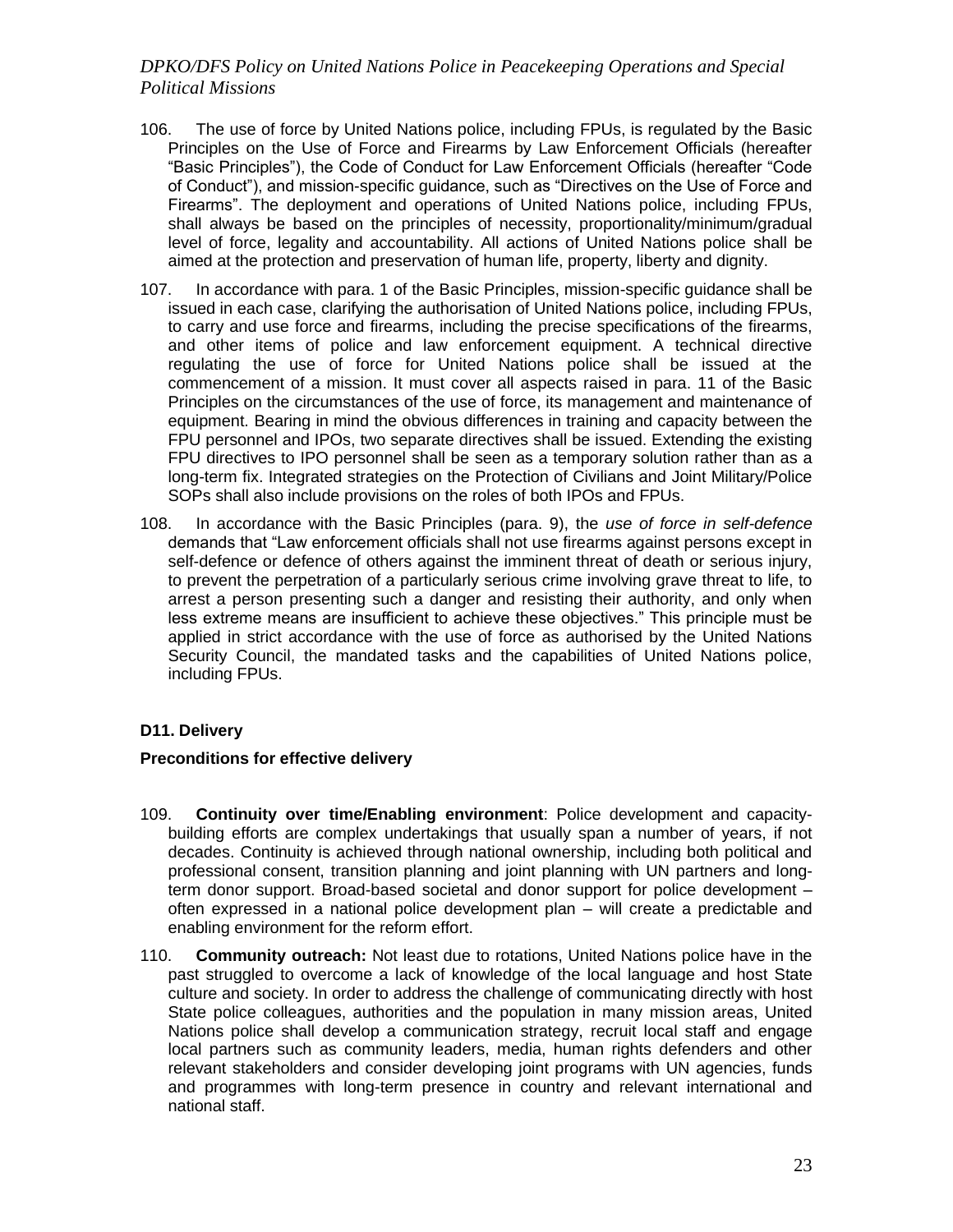- 111. **Professionalism:** United Nations police can effectively fulfil task-oriented roles as long as the police component has been provided with the relevant expertise for a given task. For example, the availability and involvement of police instructors and training experts is a necessary precondition for curriculum development and training delivery. If these skill-sets are provided to United Nations police components, the effective delivery of training on policing matters is a clear comparative advantage. For a number of other activities, non-police civilian capacities can be recruited, such as in the areas of personnel, education, budget, finance, procurement, file and assets management, creation and maintenance of registry for correspondence, forensic and information technologies, policy development, donor relations, resource mobilisation, and project management, including programming and change management.
- 112. **Strong induction programme/in-service training/handover:** Pre-deployment training remains the responsibility of a seconding state. The United Nations peacekeeping operations and special political missions shall build on the pre-deployment training by offering a rigorous, mission-specific induction programme to police officers, which fully reflects their human rights roles and responsibilities. Particular emphasis shall be put on the topics of monitoring, mentoring and capacity-building during the induction of United Nations police officers as well as on the history and culture of the mission area, in cooperation with host State police.<sup>26</sup> Induction training shall be continuously developed in accordance with the development of the mandate and in consultation with the host State police. Circumstances permitting, onboarding of new staff may also be assisted by a period of overlap in situ between incoming and departing personnel. On-going training on various specialised areas shall be made available to United Nations police officers during their tour of duty in order to enhance their skills. The Heads of Police Component shall issue a training directive on an annual basis, offering training opportunities for serving staff in priority areas, e.g. mentoring and advising, in close consultation with the Integrated Mission Training Centre (IMTC). Heads of Police Components shall also direct their personnel to prepare handover notes, End-of-Assignment reports, etc. and shall decline to release departing officers until such documentation has been provided.
- 113. **Doctrinal cohesion:** A growing body of United Nations police guidance, rigorous standardised pre-deployment, induction and ongoing training, and strong leadership in missions are critical factors for mitigating the effects of applying diverging national approaches to public safety and police development. The same measures can help to diminish the effects of frequent rotations of United Nations police personnel, such as the risk of inconsistency and loss of institutional memory, especially relating to police development or training programmes that span several rotation periods. In addition, identifying key positions that are especially important to ensuring continuity in longerterm efforts and strategic staffing can help to balance the negative effects of rotations.
- 114. **Resources**: United Nations police are a relatively inexpensive resource and largely self-funded. However, host States often have limited financial resources in the wake of the conflict and are heavily reliant on external support for even the most basic expenses. Steady international funding can make a significant difference in the implementation of police reform. Therefore, from the outset, missions must be in a position to support capacity-building projects in a predictable, sustainable manner, either directly through assessed budgets or through partnership arrangements with other actors. Particular attention also needs to be paid to the ability to communicate in local languages and mobility.

 $26$  For further details see Minimum Standards for Induction Training (MSIT) issued by ITS/DPET/DPKO&DFS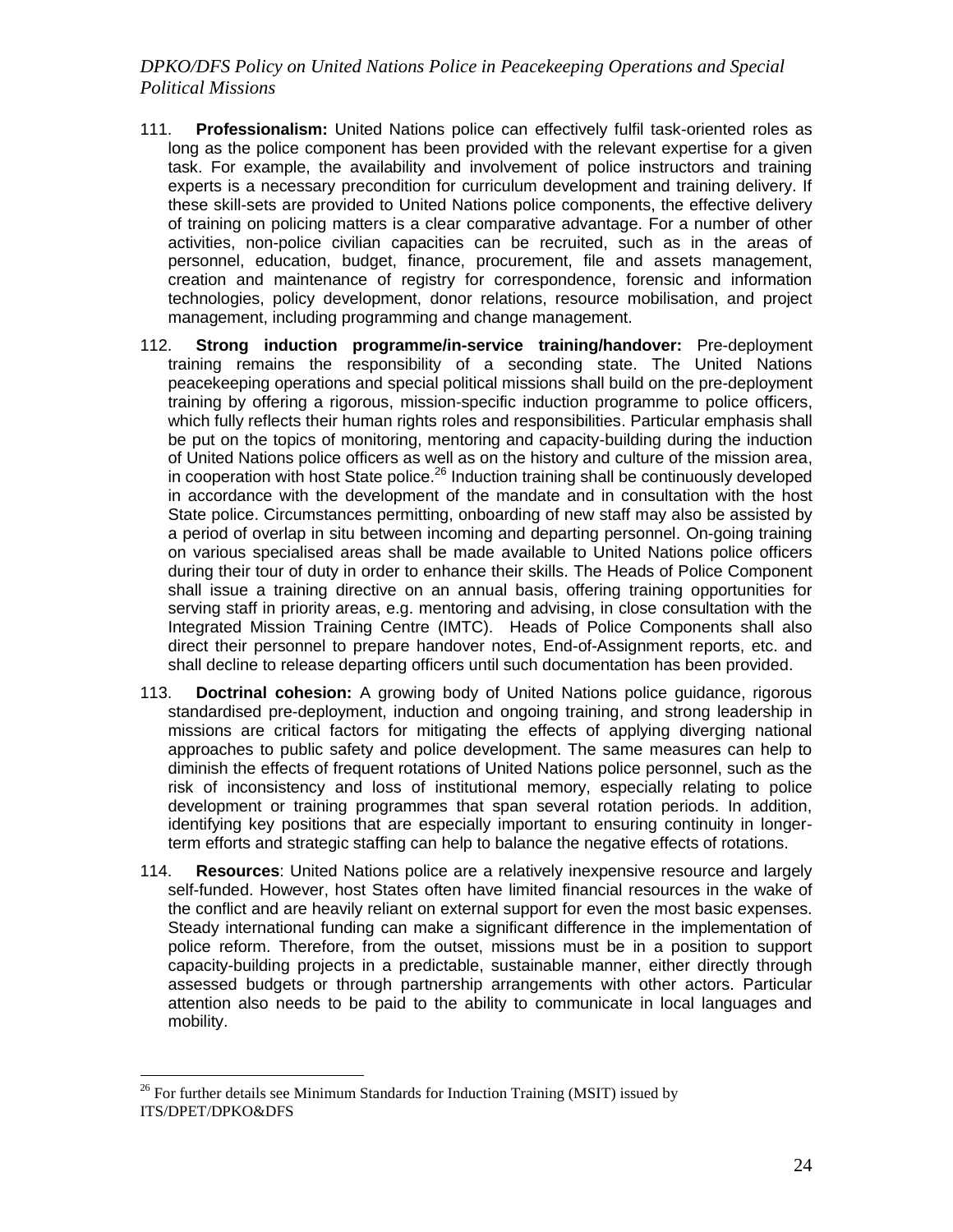- 115. **Complementarity across the criminal justice system**: Where feasible, police development shall align its efforts with justice, corrections and security sector governance and reform, as this may ultimately undermine any achievements in the area of policing and law enforcement. The recruitment of a standing capacity for justice and corrections to complement the Police Division's SPC is an essential step towards providing a comprehensive approach to rule of law in the establishment of missions.
- 116. **Transition planning:** In line with the Secretary-General's Policy on UN Transitions in the Context of Mission Drawdown or Withdrawal, United Nations police shall identify clear objectives and associated performance measures, such as benchmarks, once a mandate has been issued. These shall be regularly reviewed to measure progress and, if required, adjusted. Mission drawdown and withdrawal often means a significant adjustment, start-up or surge of activities for internal and external partners alike. United Nations Development Programme, United Nations Office on Drugs and Crime, the International Criminal Police Organization (INTERPOL) and regional partners such as the African Union and the European Union shall be part of the assessment and planning processes from the very start of the United Nations police deployment in order to ensure unity of effort and smooth handover of UNPOL responsibilities in the context of the mission drawdown and withdrawal.

#### **Sequencing and prioritisation**

- 117. Capacity building shall begin at the earliest opportunity. Police capacity-building plans shall include an assessment of capacities already provided under bilateral arrangements, an effective division of labour with bilateral donors (especially long-term donors), and the requirement for civilian police experts to work with bilateral donors to ensure complementarity.
- 118. The capacity to absorb assistance even in the form of capacity-building is often very limited in conflict-affected states. Based on an assessment of existing capacity, United Nations police shall consider carefully how to sequence and prioritise capacitybuilding efforts to avoid overwhelming host State personnel and institutions. This also calls for close coordination with other partners involved in capacity-building and reinforces the need for a clear lead to create synergies, but also to avoid competing demands on an already strained host State capacity.
- 119. Depending on the existing level of skills among host State police and on the availability of trainers and instructors in the United Nations police component, United Nations police shall prioritise training on basic policing skills in an early phase.

#### *Model for Sequencing and Prioritisation*

120. The chart on the right illustrates the approach outlined in Point 106. Capacitybuilding shall start with basic policing skills training and an articulation of the vision and strategic objectives for the host State police. As the host State police capacity improves, more sophisticated capacity-building tasks shall be undertaken aimed at achieving strategic objectives.

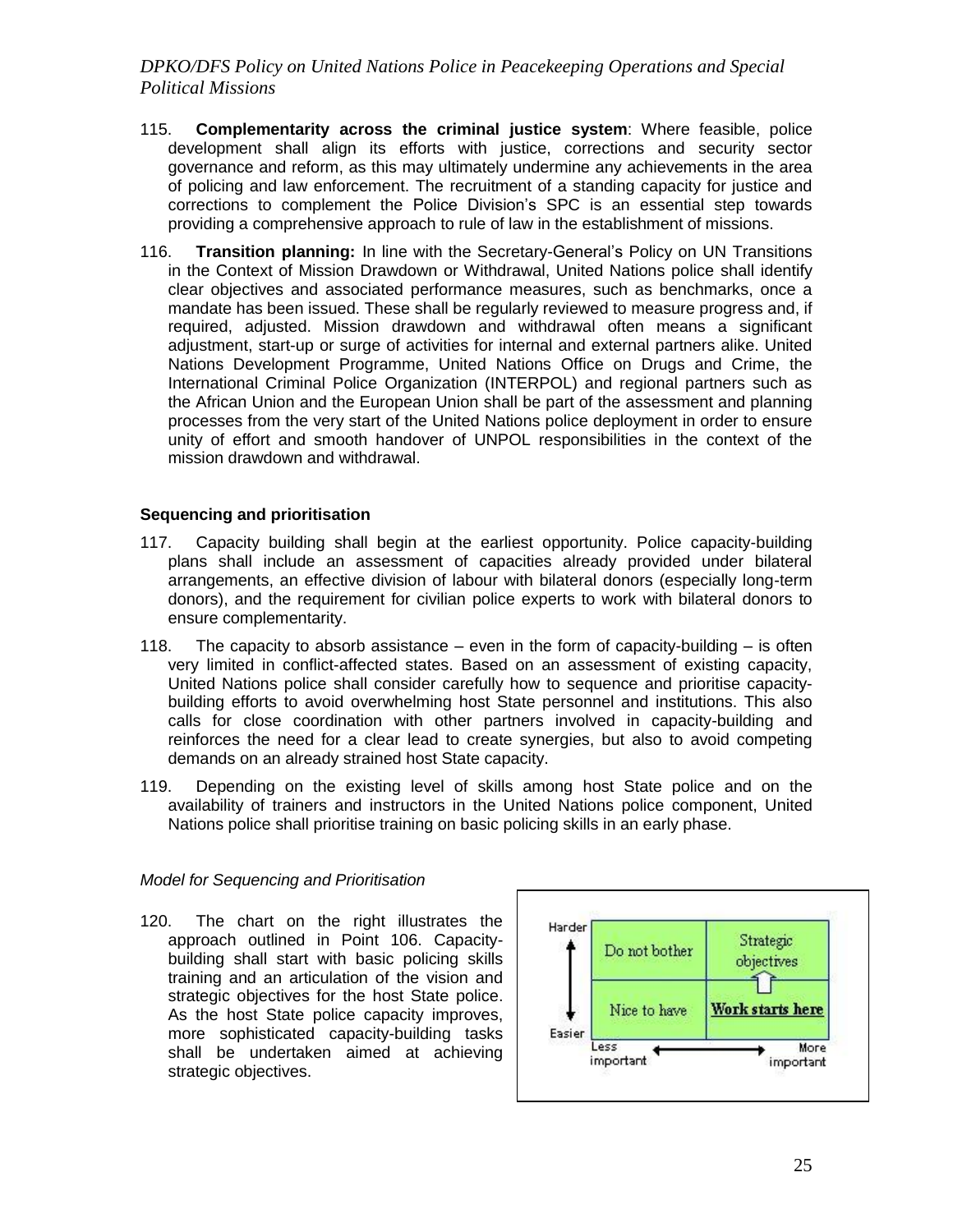# **Partnerships**

 $\overline{a}$ 

121. *United Nations police deliver police assistance in partnership.* United Nations police shall work towards identifying a clear lead for police development among contributing partners. Where several international agencies or components contribute to United Nations police peacekeeping, responsibility shall be assigned for strategic direction and coordination of the overall police development effort, whether placed with United Nations police or another partner. The suitability of an entity as the lead at the country level will in each case depend on available human and financial resources, the stage of the police development process, the political context and other factors. The key factor is that responsibility and accountability are clearly assigned and that mechanisms are put in place to promote coherence of police assistance.

#### **E. TERMS AND DEFINITIONS**

| Capacity:                                     | Aptitudes, resources, relationships and facilitating conditions<br>necessary to act effectively to achieve some intended<br>purpose. <sup>27</sup>                                                                                                                                                                                                                                   |
|-----------------------------------------------|--------------------------------------------------------------------------------------------------------------------------------------------------------------------------------------------------------------------------------------------------------------------------------------------------------------------------------------------------------------------------------------|
| Capacity-building:                            | Efforts to strengthen the above components of capacity.<br>Capacity-building targets individuals, institutions and their<br>enabling environment.                                                                                                                                                                                                                                    |
| Formed Police Unit (FPU):                     | Cohesive mobile police units, providing support to United<br>Nations operations and ensuring the safety and security of<br>United Nations personnel and missions, primarily in public<br>order management.                                                                                                                                                                           |
|                                               | Individual Police Officer (IPO): Police or other law enforcement personnel assigned to serve<br>with the United Nations on secondment by Governments of<br>Member States at the request of the Secretary-General.                                                                                                                                                                    |
| Institution-building:                         | Part of capacity-building, see above.                                                                                                                                                                                                                                                                                                                                                |
| Law enforcement official:                     | All officers of the law, whether appointed or elected, who<br>exercise police powers, especially the powers of arrest or<br>detention. In countries where police powers are exercised by<br>military authorities, whether uniformed or not, or by State<br>security forces, the definition of law enforcement officials shall<br>be regarded as including officers of such services. |
| Peacekeeping operation:                       | Operation led by the Department of Peacekeeping Operations.                                                                                                                                                                                                                                                                                                                          |
| Police and other law<br>enforcement agencies: | Includes police, gendarmerie, customs, immigration and<br>border services, as well as related oversight bodies, such as<br>ministries of the interior.                                                                                                                                                                                                                               |
| Police component:                             | All United Nations police officers in a given mission, i.e.<br>individual police officers (IPOs), Specialised Police Teams<br>(SPTs) and/or Formed Police Units (FPUs).                                                                                                                                                                                                              |

<sup>27</sup> Taken from Brinkerhoff, D.W. "Developing Capacity in Fragile States," *Public Administration and Development*, 30, 66-78 (2010).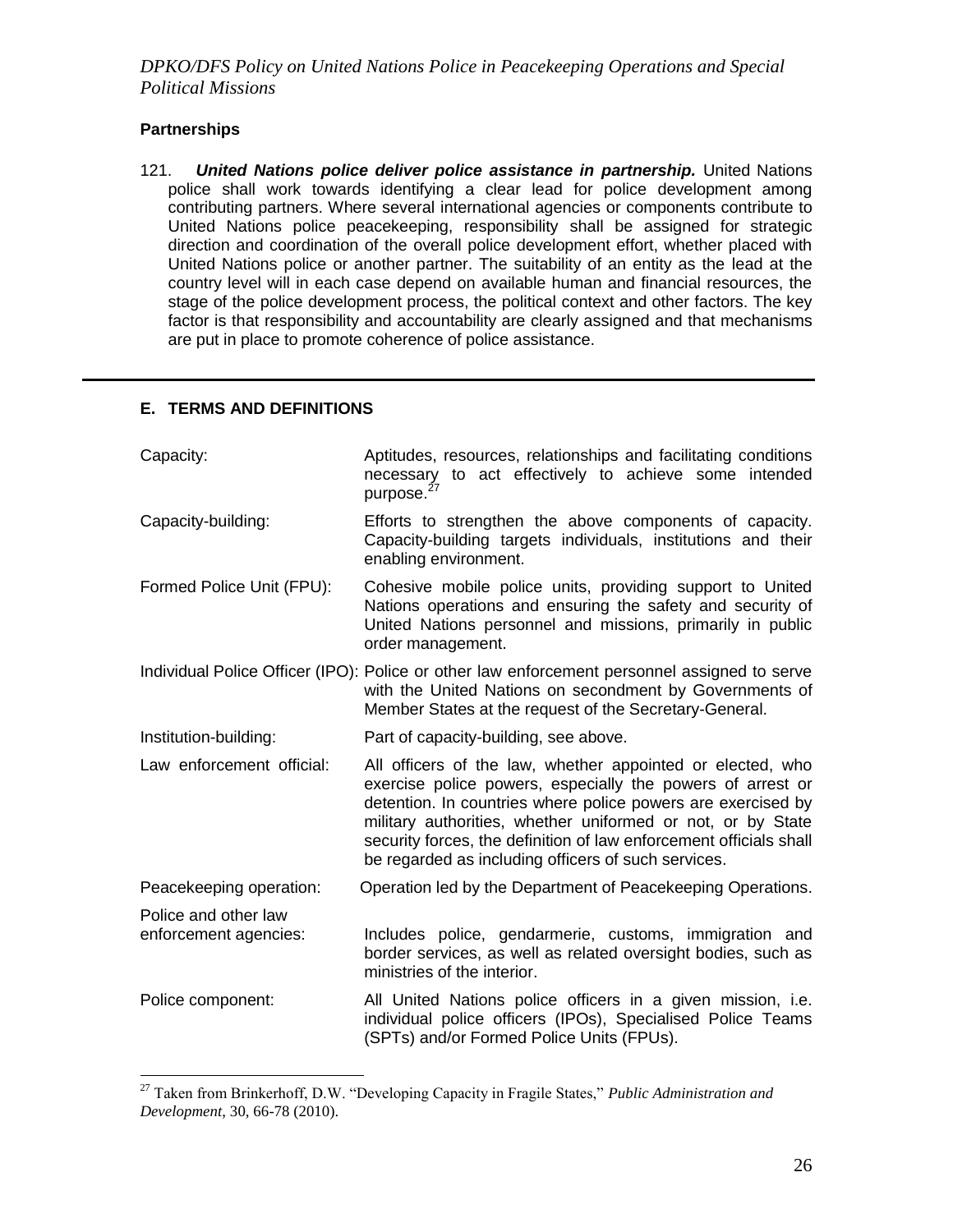| Police development:                           | Efforts to strengthen a host State police service through<br>reform and restructuring, as part of capacity-building.                                                                                                                                                                                                                                                                                                                                                                                                                                                                                        |  |  |  |
|-----------------------------------------------|-------------------------------------------------------------------------------------------------------------------------------------------------------------------------------------------------------------------------------------------------------------------------------------------------------------------------------------------------------------------------------------------------------------------------------------------------------------------------------------------------------------------------------------------------------------------------------------------------------------|--|--|--|
| Public order management:                      | Police actions aimed at facilitating the population's exercise of<br>their fundamental rights without any disturbance or unjustified<br>hindrance and preventing assemblies from threatening or<br>actually harming public safety.                                                                                                                                                                                                                                                                                                                                                                          |  |  |  |
| Public safety:                                | Day-to-day security that allows full freedom of movement,<br>virtual absence of crime and disturbances.                                                                                                                                                                                                                                                                                                                                                                                                                                                                                                     |  |  |  |
| Rule of Law:                                  | Principle of governance in which all persons, institutions and<br>entities, public and private, including the state itself, are<br>accountable to laws that are publicly promulgated, equally<br>enforce and independently adjudicated, and which are<br>consistent with international human rights norms and<br>standards. It requires, as well, measures to ensure adherence<br>to the principles of supremacy of the law, separation of<br>powers, participation in decision-making, legal certainty,<br>avoidance of arbitrariness and procedural and<br>legal<br>transparency. (SG Report, S/2004/616) |  |  |  |
| <b>Specialised Police Team:</b>               | A group of experts in a particular police specialism assigned<br>to serve with the United Nations on secondment by an<br>individual country or a group of Member States at the request<br>of the Secretary-General.                                                                                                                                                                                                                                                                                                                                                                                         |  |  |  |
| <b>Special Political Mission</b><br>$(SPM)$ : | Operation led by the Department of Political Affairs.                                                                                                                                                                                                                                                                                                                                                                                                                                                                                                                                                       |  |  |  |
| United Nations police:                        | Includes both Headquarters staff in the United Nations Police<br>Division (inclusive of the Standing Police Capacity) and<br>mission staff in United Nations police components.                                                                                                                                                                                                                                                                                                                                                                                                                             |  |  |  |
| <b>United Nations police</b><br>component:    | United Nations police organised within a peace operation.                                                                                                                                                                                                                                                                                                                                                                                                                                                                                                                                                   |  |  |  |

### **F. REFERENCES**

#### **Normative or Superior References**

- Report of the Panel on United Nations Peace Operations ("Brahimi Report"), A/55/305-S/2000/809, 21 August 2000.
- The rule of law and transitional justice in conflict and post-conflict societies, Report of the Secretary-General, S/2004/616, 23 August 2004.
- Securing peace and development: the role of the United Nations in supporting security sector reform, Report of the Secretary-General, A/62/659-S/2008/39, 23 January 2008.
- Guidance Note of the Secretary-General: UN Approach to Rule of Law Assistance, 1 April 2008.
- Secretary-General's bulletin on the Organization of the Department of Peacekeeping Operations, ST/SGB/2010/1, 5 February 2010.
- Report of the Secretary-General on United Nations police, A/66/615, 15 December 2011.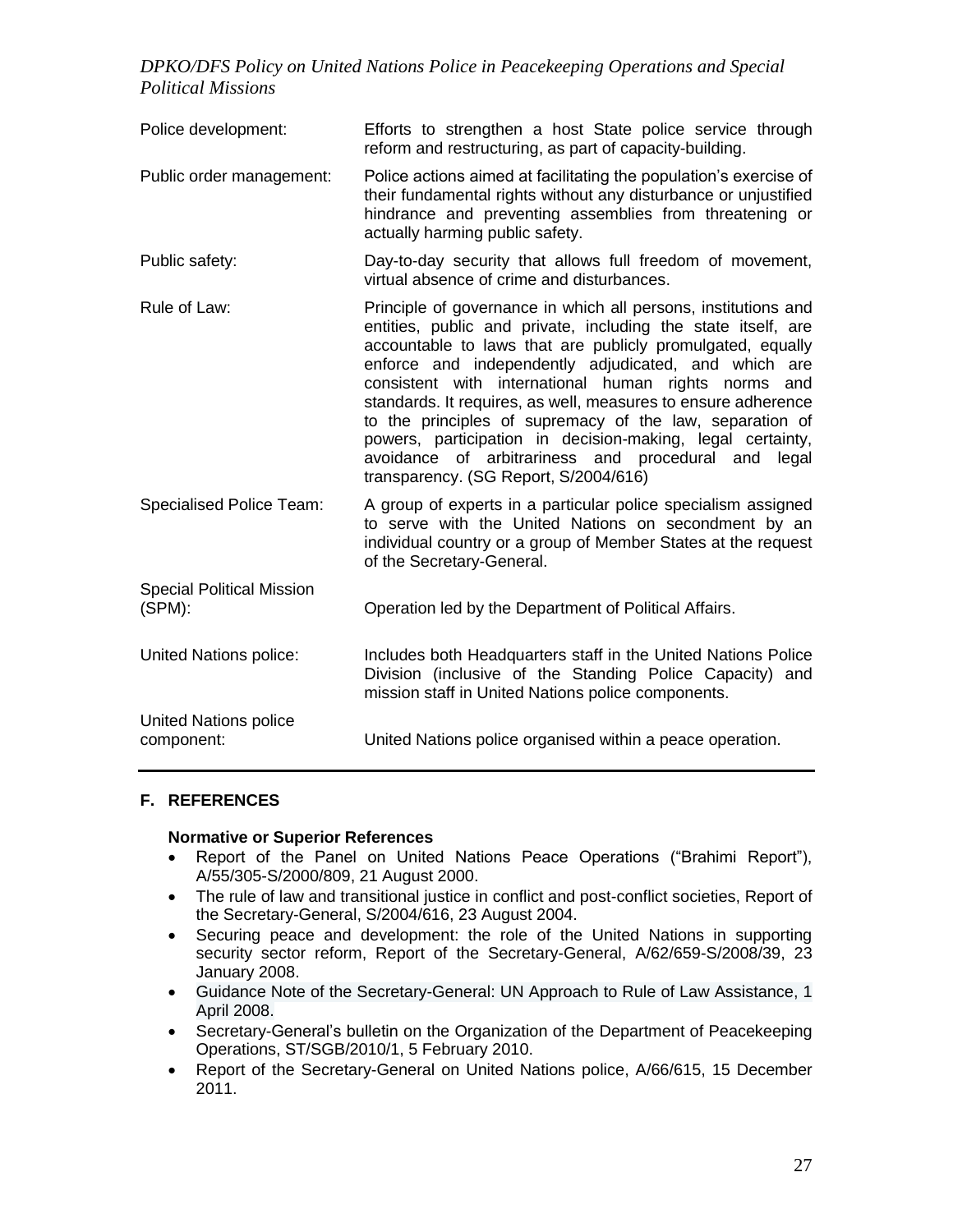# **Related Policies**

- DPKO Policy on Census and Identification of Law Enforcement Officials, 23 June 2006, Ref. 2006.12.
- DPKO Policy on Support for the reform, restructuring and rebuilding of police and law enforcement agencies, 18 December 2006, Ref. 2006.30.
- DPKO Policy on Support for Vetting of Police and other Law Enforcement Personnel, 12 February 2008, Ref. 2008.03.
- DPKO/DFS Policy on Authority, Command and Control in United Nations Peacekeeping Operations, 15 February 2008, Ref. 2008.04.
- DPKO/DFS iSOP on Detention in United Nations Peace Operations, 25 January 2010, DPKO/DFS Ref. 2010.06.
- DPKO/DFS Guidelines on Joint Mission Analysis Centres (JMAC), 01 February 2010, 2010.7.

DPKO/DFS Policy (revised) on Formed Police Units in United Nations Peacekeeping Operations, 01 March 2010, Ref. 2009.32.

- DPKO/DFS Operational Concept on the Protection of Civilians in United Nations Peacekeeping, 09 April 2010.
- United Nations Policy on Human Rights Due Diligence on UN Support to non-UN Security Forces (2011).
- OHCHR/DPKO/DPA/DFS Policy on Human Rights in UN Peace Operations and Political Missions, 01 September 2011, 2011.20
- DPKO/DFS Policy on Internal Evaluations and Inspections of United Nations Police, 01 October 2012, Ref. 2012.13
- United Nations Policy on Human Rights Screening of United Nations Personnel, 11 December 2012.
- DPKO/DFS Policy on Functions and Organization of the Standing Police Capacity (SPC), 01 January 2013, Ref. 2012.12.
- DPKO/DFS Policy on Quick Impact Projects (QIPs), 21 January 2013, Ref. 2012.21.
- United Nations Policy on UN Transitions in the Context of Mission Drawdown or Withdrawal, 04 February 2013
- DPKO/DFS Guidelines on United Nations Police Support to the Provision of Security in Electoral Processes, 15 February 2013, Ref. 2013.03
- United Nations Policy on Integrated Assessment and Planning, 09 April 2013.

### **G. MONITORING AND COMPLIANCE**

The Police Adviser to the Department of Peacekeeping Operations and Director of the Police Division shall monitor compliance with this document.

# **H. CONTACT**

Chief of the Strategic Policy and Development Section, Police Division, Office of Rule of Law and Security Institutions, Department of Peacekeeping Operations.

### **I. HISTORY**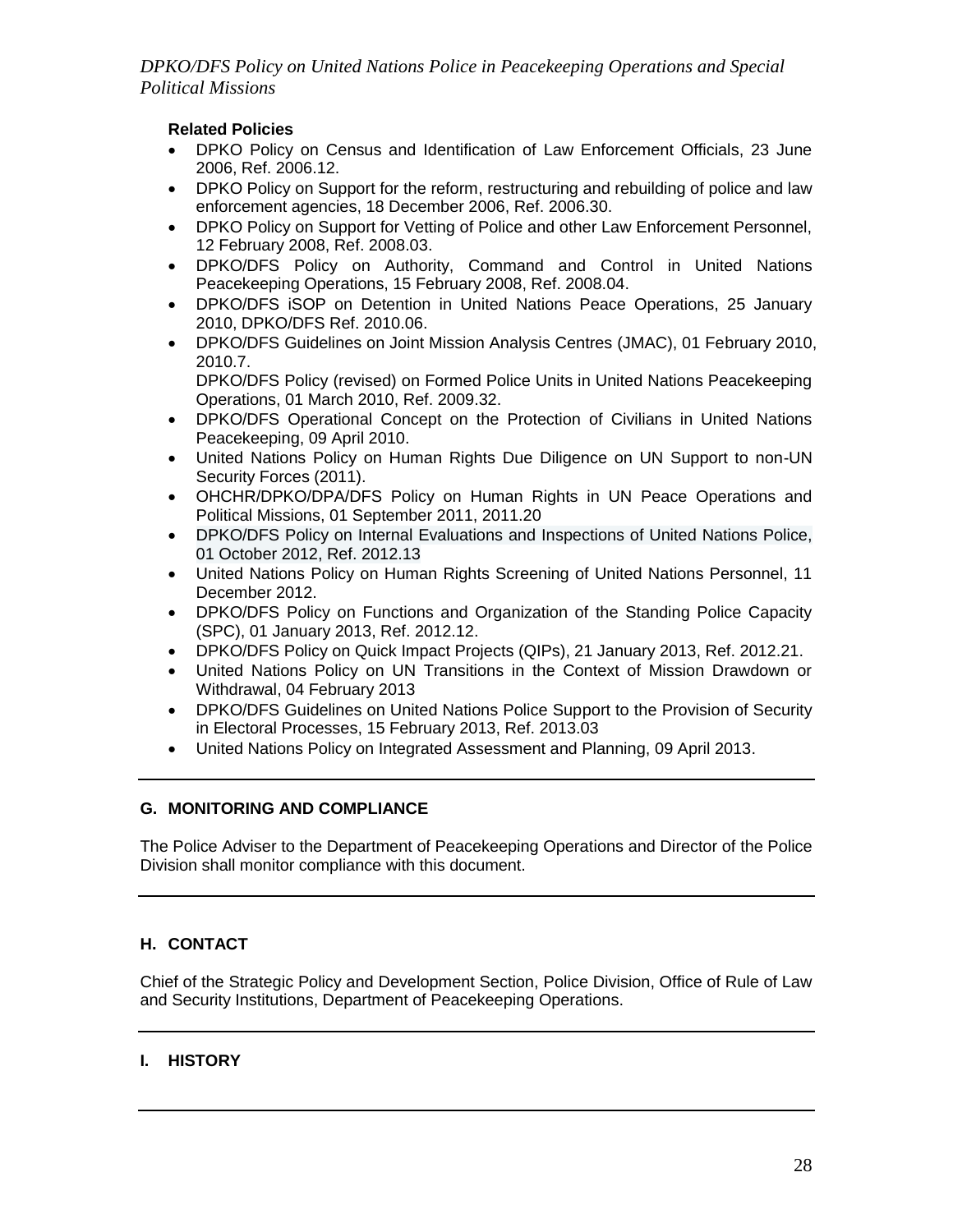of door **APPROVAL SIGNATURE:** 

**DATE OF APPROVAL:** 

me Hy APPROVAL SIGNATURE:

DATE OF APPROVAL: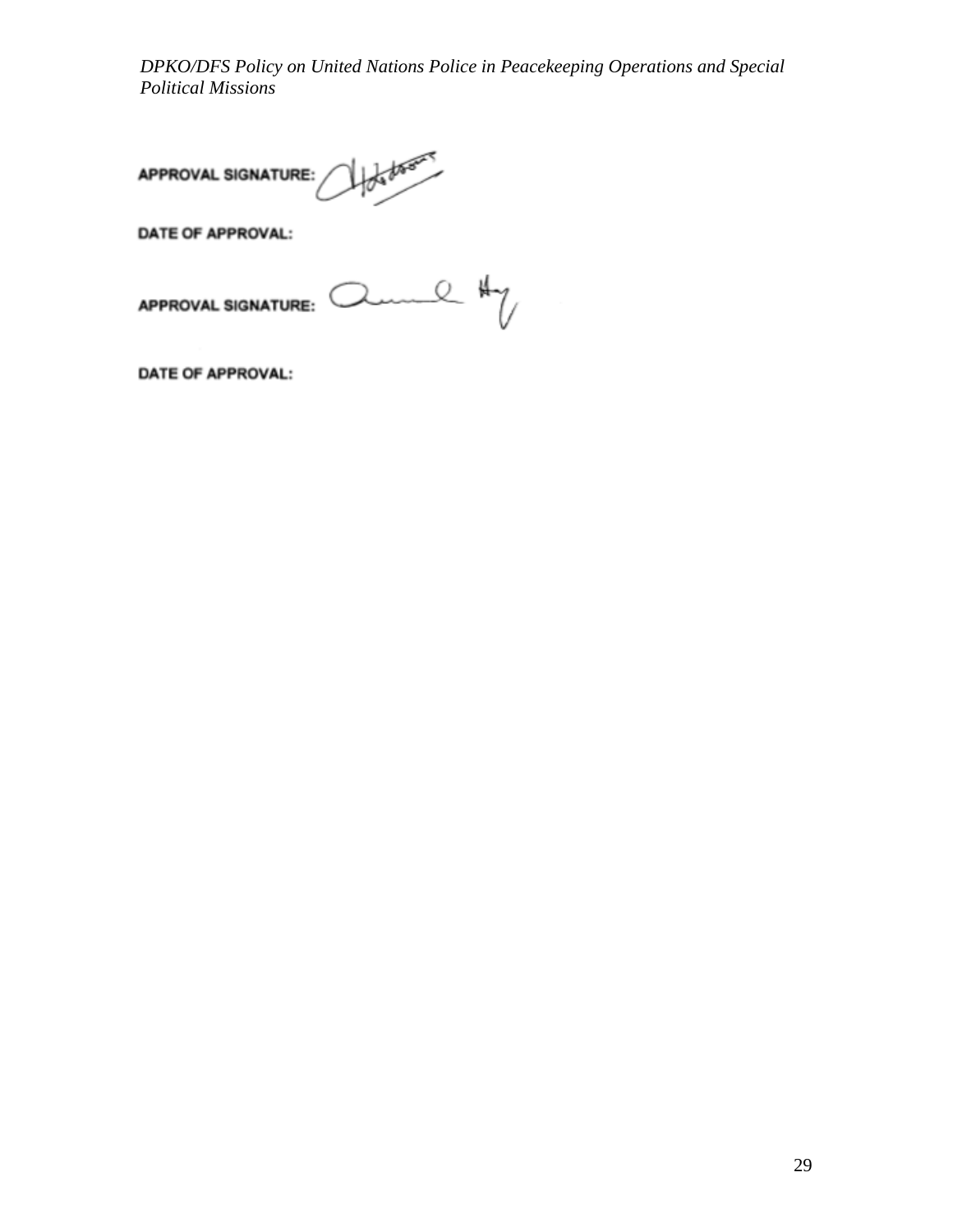

<sup>28</sup> Contains a *non-exhaustive* list of *typical* subsidiary functions to be undertaken by a police peacekeeping operation.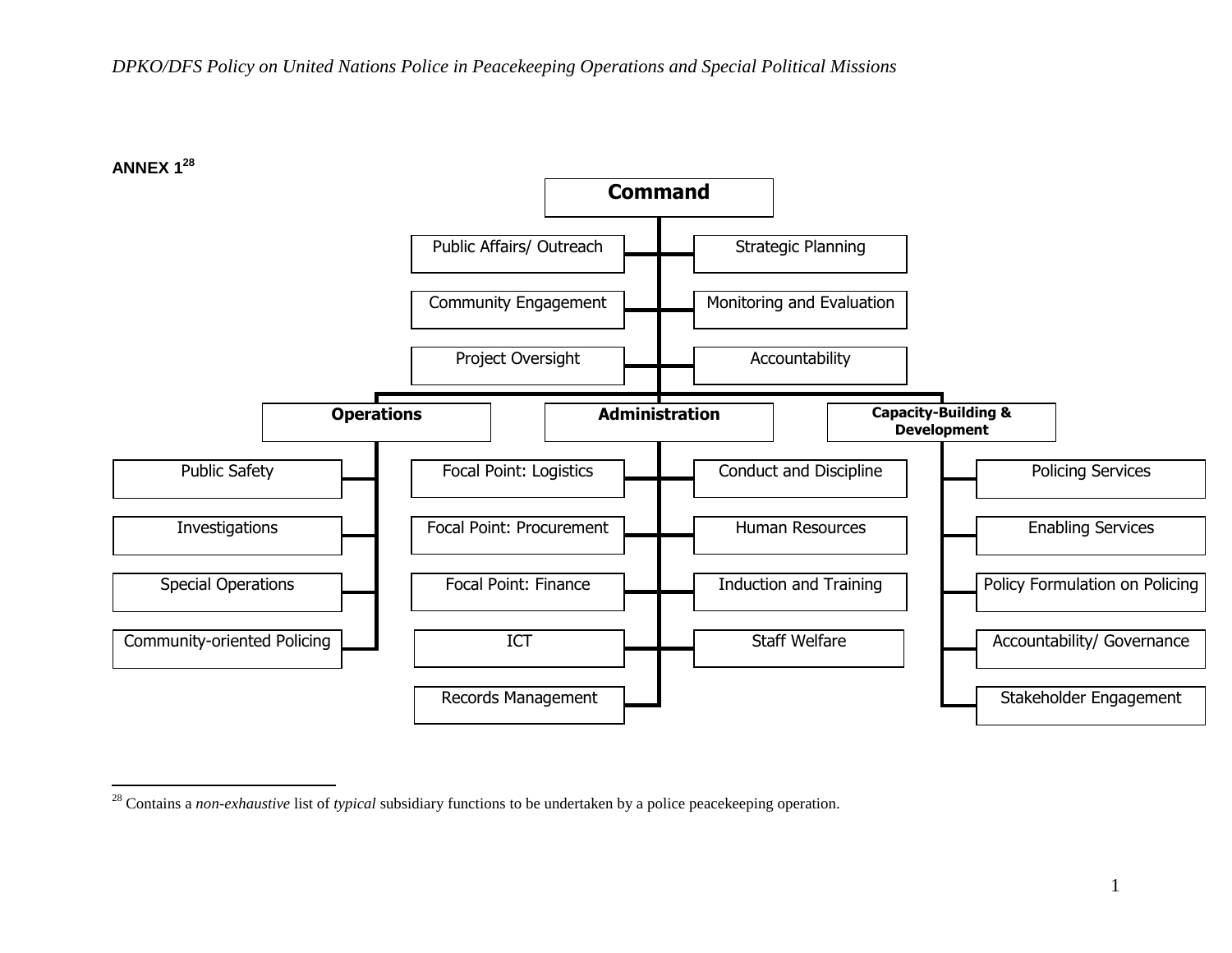#### **Operations: Tasks**

- Operations centre
- Patrolling (incl. mounted patrols)
- Public order management
- Road traffic and safety
- Check points
- **Border management and** control (air, land, naval)
- **•** Protection of UN personnel and facilities
- Check points
- Static guarding
- Protection of human rights including of civilians under threat of physical violence and vulnerable groups
- **K-9 units**
- **Criminal investigations**
- **•** Criminal intelligence
- **Crime analysis**
- War crimes
- **•** Organized crime
- **Terrorism**
- **•** Domestic violence
- **SGBV crimes**
- **Juvenile justice**
- **Forensics**
- **Explosive ordinance** disposal
- **Covert operations**
- **Witness protection**
- SWAT
- **Assistance in electoral** processes
- **SALW/** disarmament
- **•** VIP security
- **Fire-fighting**
- **Emergency disaster** response

#### **Public Safety Investigations Special operations Community-oriented and information- & analysis-led policing**

• Overarching approaches to all other operational tasks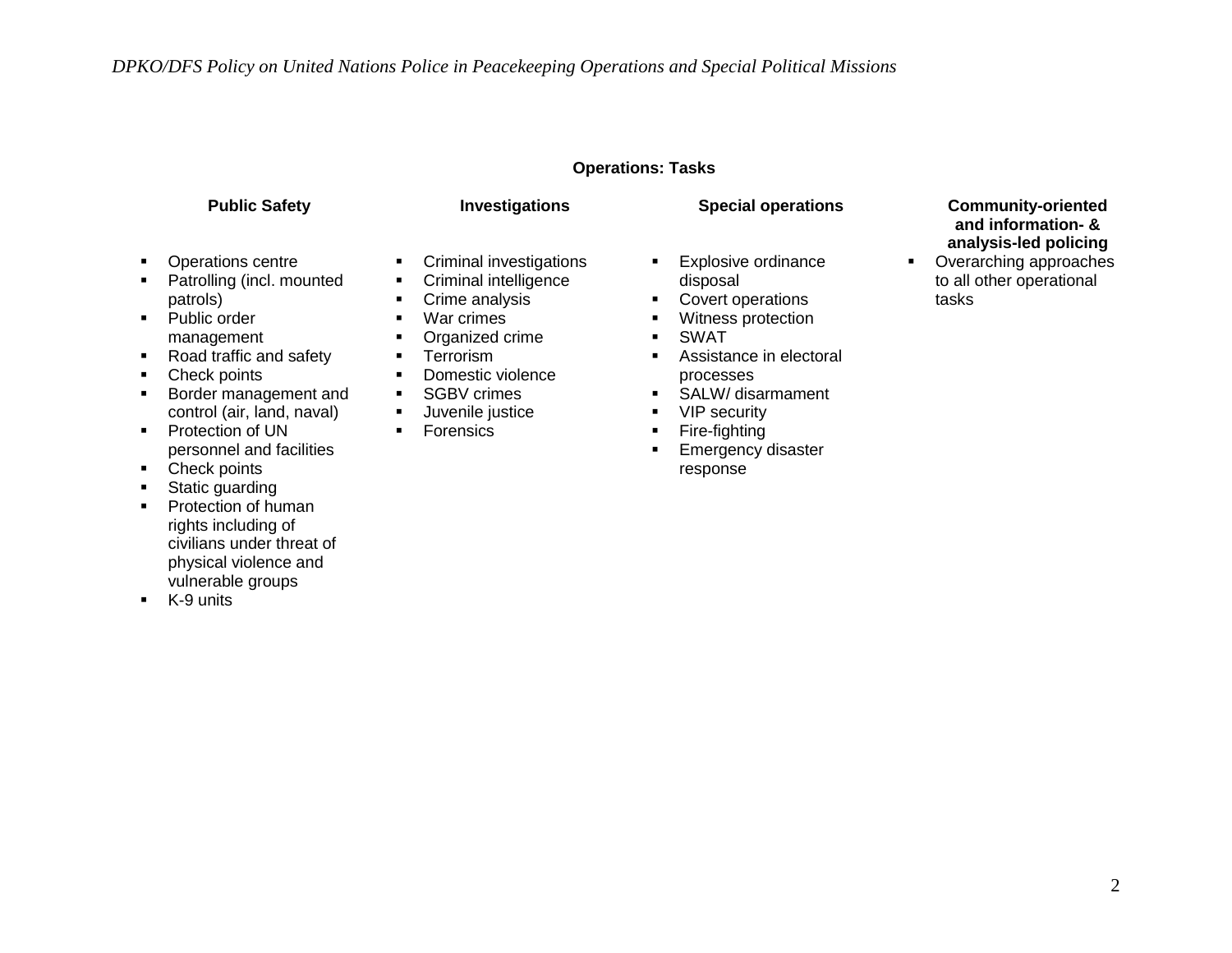| <b>Policing Services</b>                                                                                                                                                                                                                                                                                                                                                                                                                                                                                                                                                                                                       | <b>Enabling Services</b>                                                                                                                                                                                                                                                                                                                                                                                                                                                                                                                                                                                                | <b>Policy Formulation on</b><br><b>Policing</b>                                                                                                                                                                                                                                                                                                                                                                                                                                                                                                                                                                                         | Accountability/<br>Governance                                                                                                                                                                                                                                                                                                                                                                                                                                                                                                                                                                                                                                                                  | <b>Stakeholder</b><br><b>Engagement</b>                                                                                                                                                                                                                                                                                                                                                                                                                                                                                                                                |
|--------------------------------------------------------------------------------------------------------------------------------------------------------------------------------------------------------------------------------------------------------------------------------------------------------------------------------------------------------------------------------------------------------------------------------------------------------------------------------------------------------------------------------------------------------------------------------------------------------------------------------|-------------------------------------------------------------------------------------------------------------------------------------------------------------------------------------------------------------------------------------------------------------------------------------------------------------------------------------------------------------------------------------------------------------------------------------------------------------------------------------------------------------------------------------------------------------------------------------------------------------------------|-----------------------------------------------------------------------------------------------------------------------------------------------------------------------------------------------------------------------------------------------------------------------------------------------------------------------------------------------------------------------------------------------------------------------------------------------------------------------------------------------------------------------------------------------------------------------------------------------------------------------------------------|------------------------------------------------------------------------------------------------------------------------------------------------------------------------------------------------------------------------------------------------------------------------------------------------------------------------------------------------------------------------------------------------------------------------------------------------------------------------------------------------------------------------------------------------------------------------------------------------------------------------------------------------------------------------------------------------|------------------------------------------------------------------------------------------------------------------------------------------------------------------------------------------------------------------------------------------------------------------------------------------------------------------------------------------------------------------------------------------------------------------------------------------------------------------------------------------------------------------------------------------------------------------------|
| Conduct, Discuss<br>$\blacksquare$<br>and Agree on a<br><b>Needs Analysis</b><br>Coach and<br>$\blacksquare$<br><b>Advise Police</b><br>Leaders<br>Coordinate with<br>$\blacksquare$<br><b>Other Donors</b><br>Design<br>٠<br>Community<br><b>Security Patrols</b><br>Develop and<br>Conduct<br>Investigation<br>Training<br>Develop and<br>$\blacksquare$<br><b>Conduct Project</b><br>Management<br>Training<br>Develop and<br>$\blacksquare$<br>Conduct<br><b>Specialist Skills</b><br>Training<br>Develop Gender<br>Course<br>Introduce<br>Community<br><b>Policing Concept</b><br><b>Pilot Crime</b><br>٠<br>Prevention & | Conduct, Discuss<br>$\blacksquare$<br>and Agree on a<br><b>Needs Analysis</b><br>Assist in Budget<br>٠<br>Preparation for<br>the Police Force<br>Coordinate with<br>٠.<br><b>Other Donors</b><br><b>Buy Equipment</b><br>٠<br>Design and Build<br>٠<br>Police Posts<br>Develop and<br>٠<br><b>Conduct Project</b><br>Management<br>Training<br>Develop and<br>٠<br><b>Conduct Training</b><br>of Trainer (ToT)<br>Course<br>Develop Gender<br>٠<br>Course<br>Develop<br>٠<br>Maintenance<br>Programs for<br><b>Facilities and</b><br>Equipment<br>Develop<br>٠<br>Recruitment<br>Policy, Recruit<br>Selection Criteria, | Conduct, Discuss<br>$\blacksquare$<br>and Agree on a<br><b>Needs Analysis</b><br><b>Assist Public</b><br>Consultations on<br>Policing<br>Coordinate<br>$\blacksquare$<br>Activities for an<br>Integrated Justice<br>Sector and<br>Corrections<br>Conduct<br>Community<br>Perception<br>Survey<br>Coordinate with<br>٠.<br><b>Other Donors</b><br>Develop and<br>$\blacksquare$<br><b>Conduct Project</b><br>Management<br>Training<br>Develop Gender<br>$\blacksquare$<br>Course<br>Support the<br>Development of a<br><b>Local Policing</b><br>Model<br>Assist with the<br>$\blacksquare$<br>drafting of Use of<br><b>Force Policy</b> | Conduct, Discuss<br>$\blacksquare$<br>and Agree on a<br><b>Needs Analysis</b><br>Coordinate with<br><b>Other Donors</b><br>Develop and<br>٠<br>Conduct Code of<br><b>Conduct Training</b><br>Develop and<br>$\blacksquare$<br><b>Conduct Project</b><br>Management<br>Training<br>Develop Gender<br>$\blacksquare$<br>Course<br>Improve<br>٠<br>Organizational<br><b>Structure</b><br><b>Improve Senior</b><br>$\blacksquare$<br><b>Executive Culture</b><br>and Practice<br>Reinforce the<br>$\blacksquare$<br>Police Code of<br><b>Ethics and Values</b><br>Strengthen<br>٠<br>Internal<br>Governance and<br>Anti-Corruption<br>Mechanisms<br>Support<br>$\blacksquare$<br>Accountability to | <b>Assist the Police</b><br>$\blacksquare$<br>Force to Engage<br>with their<br>Government and<br><b>Other Relevant</b><br>Agencies<br>Conduct, Discuss<br>٠.<br>and Agree on a<br><b>Needs Analysis</b><br>Coordinate with<br><b>Other Donors</b><br>Develop and<br><b>Conduct Project</b><br>Management<br>Training<br>Develop Gender<br>Course<br>Support Liaison<br>with Regional<br>Initiatives<br>٠<br>Support<br>Partnerships with<br><b>NGOs</b><br>Establish<br>Protocols and<br>Procedures to<br>Promote Victim<br>Support &<br><b>Referrals</b><br>Implement |

# **Capacity-Building and Development: Tasks**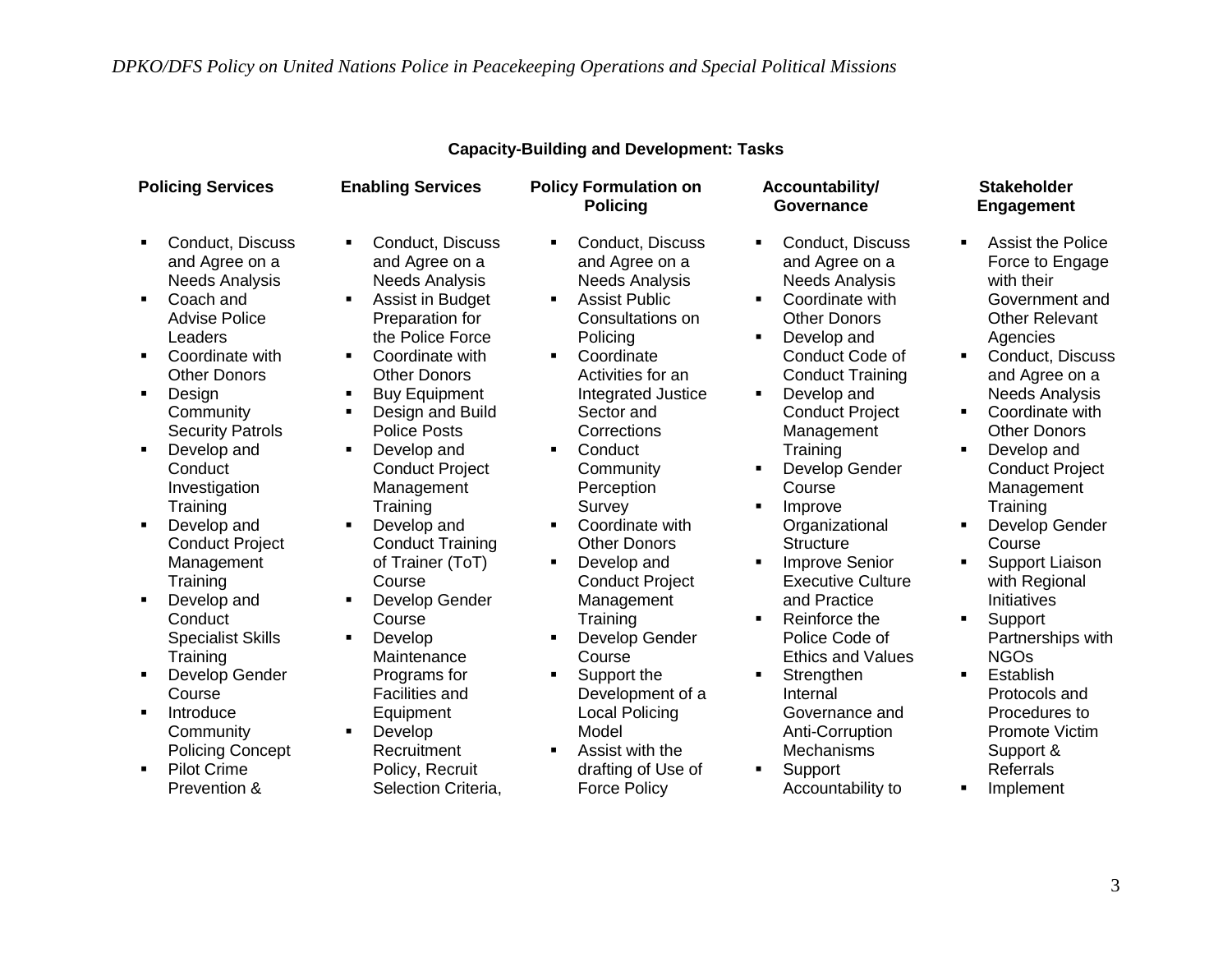- **Community** Safety Initiatives
- **Improve Quality** of Prosecution
- **Improve the** quality of **Intelligence**
- **Improve** Timeliness and Quality of Responses to **Incidents**
- **Develop a Local** Model to Understand **Transnational** Crime
- **Ensure Crime** Scene Protection **Capabilities**
- **Establish Victim** Support Office
- **Establish Radio Communication** Centre
- **Improve Evidence Preparation**
- **Strengthen Case** Management Processes
- **Support Community** Mechanisms to Prevent and Address Crime

and Recruit Training Package **Develop and** Strengthen a

- Functioning Payroll and Basic HR Systems
- **Ensure** Sustainable Administrative
- **Systems Equip Police HQ** with Computers
- $\blacksquare$  Establish / Implement Efficient Internal **Procedures**
- $\blacksquare$  Establish Radio **Communication Centre**
- **Establish Vetting** Policy and Mechanisms for
- Recruits **Improve Data** Management (i.e.
- Crime Statistics) ■ Refurbish Police Stations and
- Other Facilities ■ Review and Upgrade Curricula and
- **Trainings Review Asset**
- **Review** Adherence to International Standards of Human Rights **Review** Legislation & Policies related to Role, Powers and Procedures of
	- Police **Support the** Design of Police Reform
		- **Support Review** and Reform of Police Act
		- **Support to** Policing Policy Dialogue and Formulation
		- **Support the Police** Participation to **National Development** Plans
		- **Support** Integration of Police to Local National Budget Processes
		- $\blacksquare$  Identify all the providers of policing in the
- **External Oversight** Authority ■ Report on Progress
	- Achieved
- **Community Outreach Programs**
- **Provide Support** to Other Government **Agencies** (Customs, Immigration, Quarantine, Fisheries, Maritime, etc)
- **Support Community** Mechanisms to Prevent and Address Crime
- **Support Local** Police Engagement with Women's Group
- **Support Local** Police Engagement with **Churches**
- **Support** Integration of Police to Local National Budget Processes
- $\blacksquare$  Identify all the providers of policing in the country
- **Support Linkages**